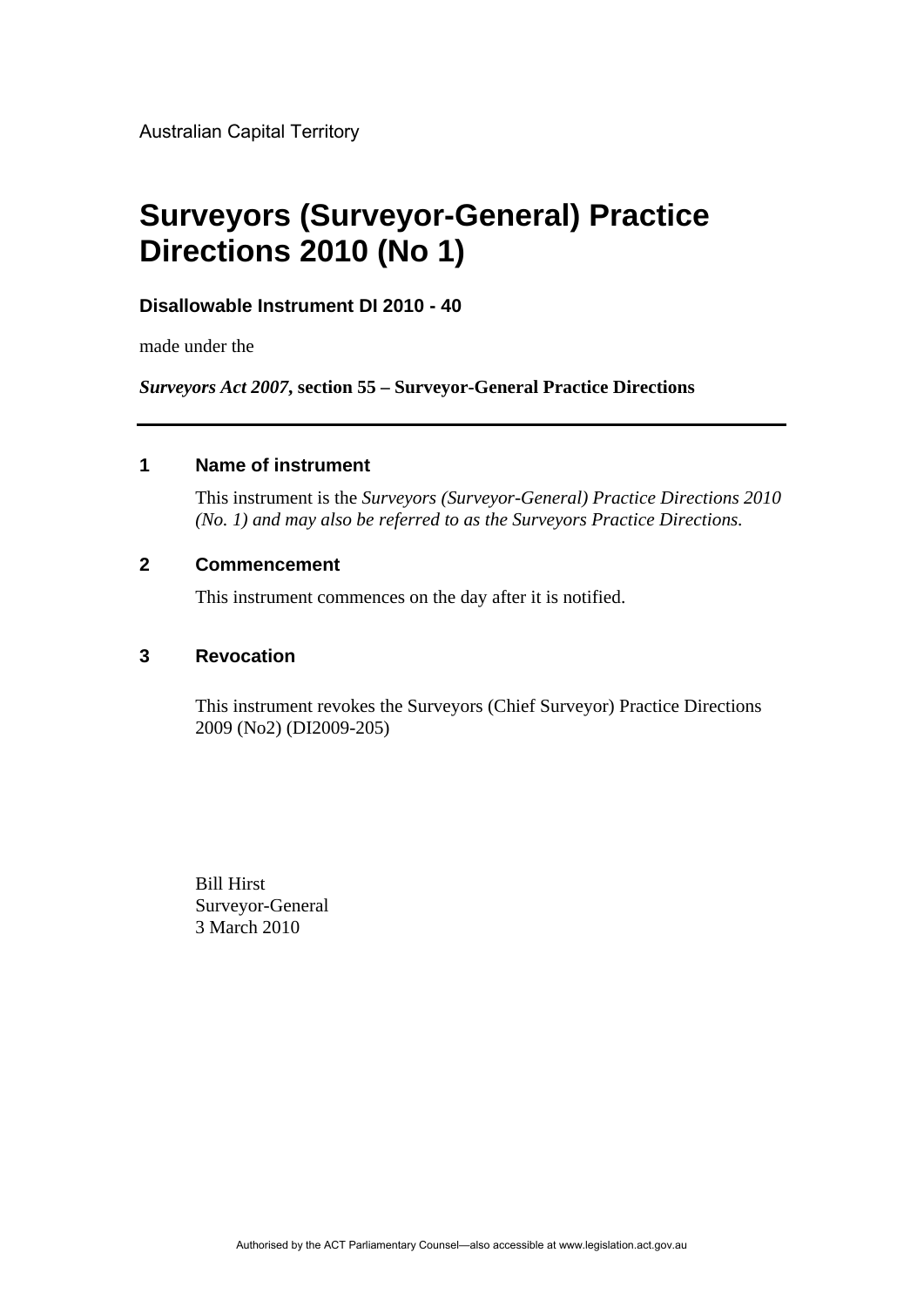## **Contents**

| <b>Preliminary</b>                                                    | - Name, commencement, application, mining definitions,<br>Definitions (Directions 1-5)                                                                                                                                                                                                                               |                                                           |  |  |  |
|-----------------------------------------------------------------------|----------------------------------------------------------------------------------------------------------------------------------------------------------------------------------------------------------------------------------------------------------------------------------------------------------------------|-----------------------------------------------------------|--|--|--|
| <b>Division 1</b><br>- General Duties of a Surveyor (Directions 6-14) |                                                                                                                                                                                                                                                                                                                      |                                                           |  |  |  |
| <b>Division 2</b>                                                     | - Adoption of datum lines and bench marks<br>(Directions 15-16)                                                                                                                                                                                                                                                      | $\overline{7}$                                            |  |  |  |
| <b>Division 3</b>                                                     | - Measurement and Calculations (Directions 17-32)<br>Use of Equipment (Directions 17-20)<br>Subdivision A<br>Partial Surveys and Easements (Directions 21-22)<br>Subdivision B<br>Re-determination of Boundaries (Directions 23-28)<br>Subdivision C<br>Calculation and Accuracy (Directions 29-32)<br>Subdivision D | $\overline{\mathbf{7}}$<br>$\overline{7}$<br>8<br>9<br>10 |  |  |  |
| <b>Division 4</b>                                                     | - Survey Marks and Monuments (Directions 33-44)<br>Subdivision A Description of Marks (Directions 33-35)<br>Subdivision B<br>Marking of Surveys (Directions 36-44)<br>Urban (Directions 36-38)<br>Rural (Directions 39-41)<br>Urban and Rural (Directions 42-44)                                                     | 12<br>12<br>14<br>14<br>15<br>17                          |  |  |  |
| <b>Division 5</b>                                                     | - Boundaries formed by tidal and non-tidal waters and<br>other natural features (Directions 33-44)                                                                                                                                                                                                                   | 18                                                        |  |  |  |
| <b>Division 6</b>                                                     | - Field Notes (Directions 50-54)                                                                                                                                                                                                                                                                                     | 20                                                        |  |  |  |
| <b>Division 7</b>                                                     | - Survey Plans (Directions 55-59)                                                                                                                                                                                                                                                                                    | 22                                                        |  |  |  |
| <b>Division 8</b>                                                     | - Stratum Title (Direction 60)                                                                                                                                                                                                                                                                                       | 23                                                        |  |  |  |
| <b>Division 9</b>                                                     | - Unit Title (Direction 61)                                                                                                                                                                                                                                                                                          | 24                                                        |  |  |  |
| <b>Schedule 1: Forms</b>                                              |                                                                                                                                                                                                                                                                                                                      | 25                                                        |  |  |  |
| Schedule 2: Comparisons between Directions 2008 and 2009<br>26        |                                                                                                                                                                                                                                                                                                                      |                                                           |  |  |  |
| <b>Schedule 3: Definition of ACT Survey Grid Coordinates</b>          |                                                                                                                                                                                                                                                                                                                      |                                                           |  |  |  |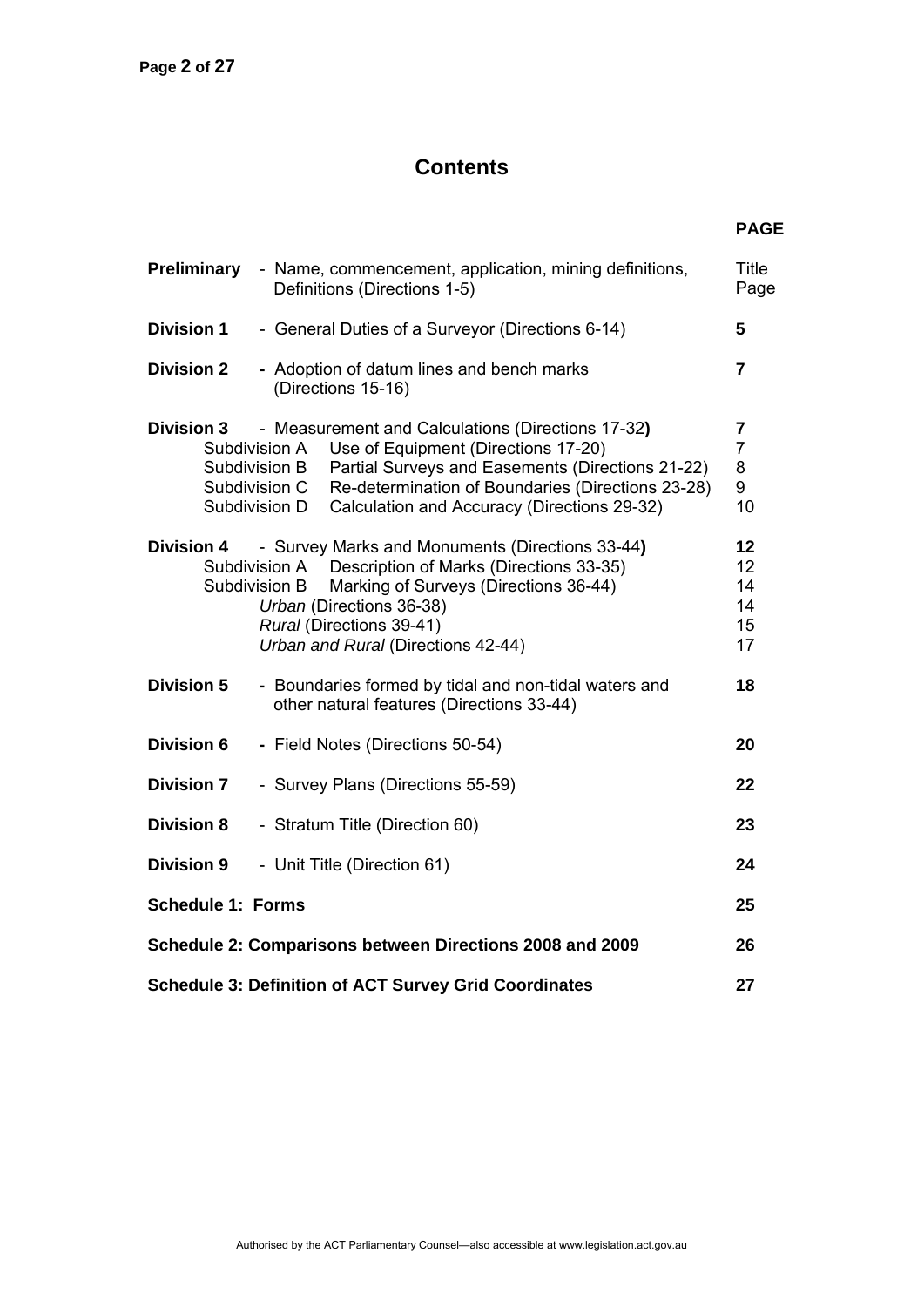## **Preliminary Continued**

| Mining surveys     | 4 <sup>1</sup> | Not used                                                                                                                                                                                                                                                                                                                       |
|--------------------|----------------|--------------------------------------------------------------------------------------------------------------------------------------------------------------------------------------------------------------------------------------------------------------------------------------------------------------------------------|
| <b>Definitions</b> | 5.             | In these directions, unless the contrary intention appears:                                                                                                                                                                                                                                                                    |
|                    |                | <b>ACT Standard Grid Coordinates:</b><br>See Schedule 3                                                                                                                                                                                                                                                                        |
|                    |                | 'AHD' means Australian Height Datum as defined in the<br>National Mapping Council (now ANZLIC) Special<br>Publication 10 (NMC SP10) published in May 1971.                                                                                                                                                                     |
|                    |                | 'Appropriate accuracy' means such accuracy as is<br>reasonably possible of attainment in any particular survey.                                                                                                                                                                                                                |
|                    |                | 'Surveyor-General' means the person occupying the<br>position of Surveyor-General of the Australian Capital<br>Territory.                                                                                                                                                                                                      |
|                    |                | 'Control Survey' means a high accuracy geodetic survey or<br>a breakdown of a high accuracy geodetic survey<br>established for the purpose of setting out any other survey<br>or to which any existing survey can be related, shown on a<br>plan signed by a registered surveyor and available from a<br>government authority. |
|                    |                | 'Control Mark' means a survey mark of a durable nature<br>established and maintained as part of a horizontal or vertical<br>control survey network.                                                                                                                                                                            |
|                    |                | 'Co-ordinated Reference Mark' or 'CRM' means a reference<br>mark, registered by a government authority, which has been<br>or will be connected to a control survey such that co-<br>ordinates derived from that control survey have been or will<br>be attributed to the mark.                                                 |
|                    |                | 'Established Survey Control Mark' means a survey mark<br>that has a horizontal positional accuracy equal to or better<br>than Class C as defined in SP1.                                                                                                                                                                       |
|                    |                | 'GNSS' means Global Navigation Satellite System<br>(including GPS)                                                                                                                                                                                                                                                             |
|                    |                | 'GPS' means Global Positioning System.                                                                                                                                                                                                                                                                                         |
|                    |                | 'Guidelines' means guidelines for surveyors authorised by<br>the Surveyor-General, or his predecessors, and available<br>via:<br>http://www.actpla.act.gov.au/tools resources/maps land su<br>rvey/surveying data/surveyors information                                                                                        |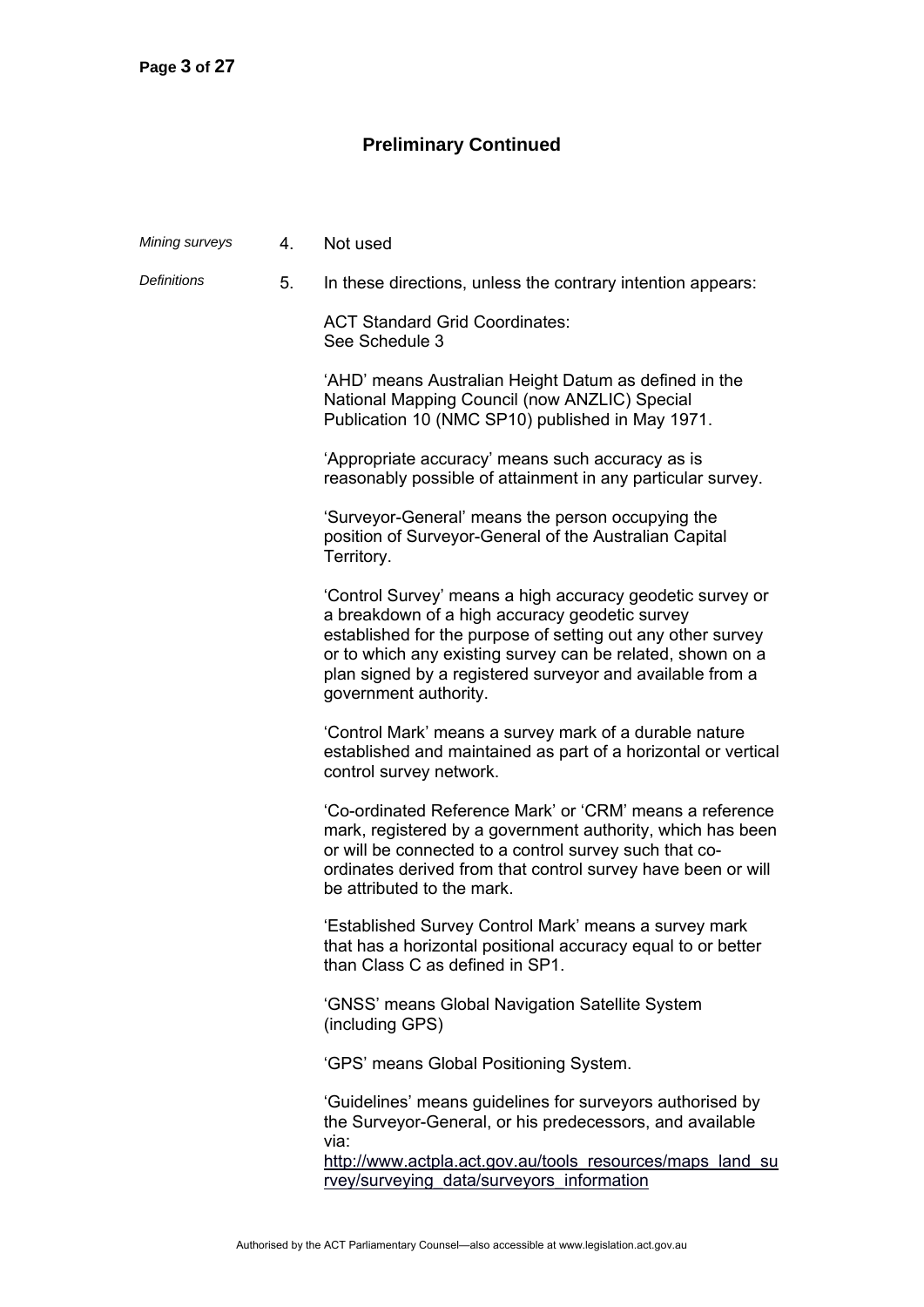'Identification Survey' means a survey of a previously measured parcel of land made for the purpose of reidentification of the boundaries of that land and of their location in relation to relevant improvements and interests. An identification survey cannot be used to create new boundaries.

 'Monument' means a natural or artificial object or point thereon which is used for the purpose of locating or relocating a boundary or point thereon.

 'Mean High Water Mark' means the line of mean high tide between the ordinary high-water spring and ordinary highwater neap tides.

 'Plan' means any drawing or record, signed by a registered surveyor, of either a partial or complete survey of land.

 'Reference Mark' means a survey mark of a durable nature placed or situated near and connected by measurement to a corner, angle or tangent point of any survey.

 'Rural Survey' means a survey, as defined by the Act, other than an urban survey, of land within the Territory.

 'SP1' means the publication titled *Standards and Practices for Control Surveys (SP1)* as amended from time to time, published by the Inter-Governmental Committee on Surveying and Mapping.

 'Stratum' means any parcel of land consisting of a space of any shape below, on or above the surface of the land or partly below and partly above the surface of the land, all dimensions of which are limited.

 "Survey/Land Survey" means any activity carried out by a registered surveyor which results in a plan required in connection with any disposition of, or interest in, land under any Act.

 'Survey Mark' means any mark placed in accordance with these Directions or shown on a plan of a survey.

'The Act' means the Surveyors Act 2007.

 'Urban Survey' means a survey, as defined by the Act, of land within the Territory for urban development, as defined by the Planning and Development Act 2007.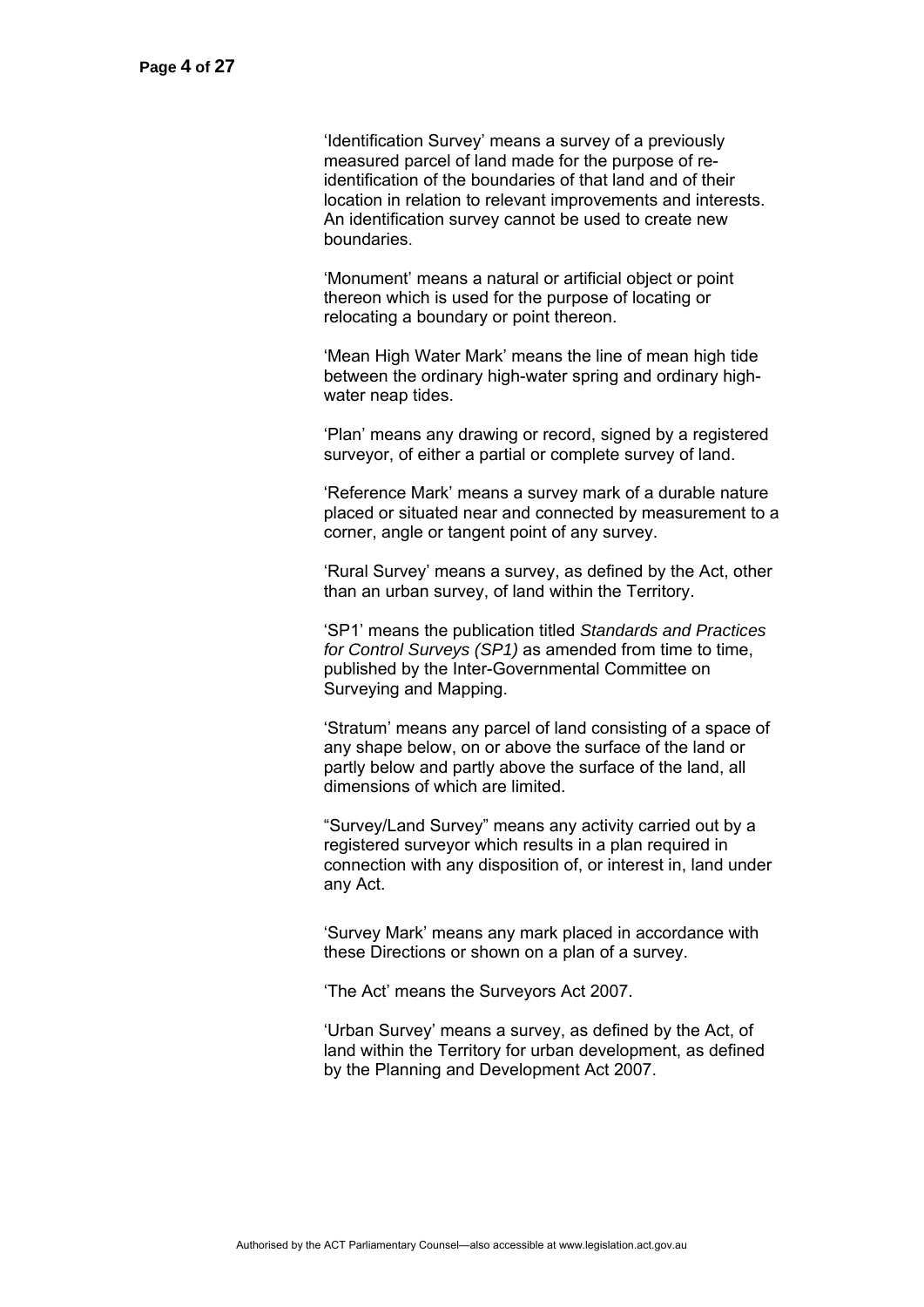## *General provisions for undertaking a survey*  6. When undertaking a survey in accordance with these Directions the surveyor shall: (a) (i) during the course of the survey locate or relocate with appropriate accuracy the boundaries of the land surveyed; (ii) place or if required replace such survey marks as are required by that survey considering the purpose of the survey; (iii) determine with appropriate accuracy the position of all monuments relevant to the survey; and (iv) in the absence of adjacent surface reference marks, determine with appropriate accuracy connections to kerbs as laid; (b) make complete field notes of the survey in accordance with Division 6 of these Directions; and (c) if so required prepare a plan of the land surveyed and if necessary a report on the survey. *Power of entry* 7. A written notice of intention to enter upon land given under section 45 of the Act shall be in or to the effect of Form 1 in Schedule 1 to these Directions. *Survey search information*  8. A surveyor shall procure all information necessary to locate or relocate the boundaries of any land surveyed. *Requisition* 9. (1) A surveyor must promptly answer, and comply with, any requisitions from the Surveyor-General or Registrar General. (2) After certification of the plan by the Surveyor-General amendments shall be made by striking through the erroneous information and inserting the correct information. (3) Amendments and additional information added to a plan shall be initialled and dated by the surveyor. *Surveys of lesser accuracy*  10. (1) A surveyor may make a survey for a purpose not requiring strict accuracy under arrangement made between the surveyor and the surveyor's client and in such a manner and with such marking as may be agreed upon between them. A sketch made in accordance with this Direction shall show monuments as approximately located. (2) Where a survey is made in accordance with this

**Division I – General Duties of a Surveyor**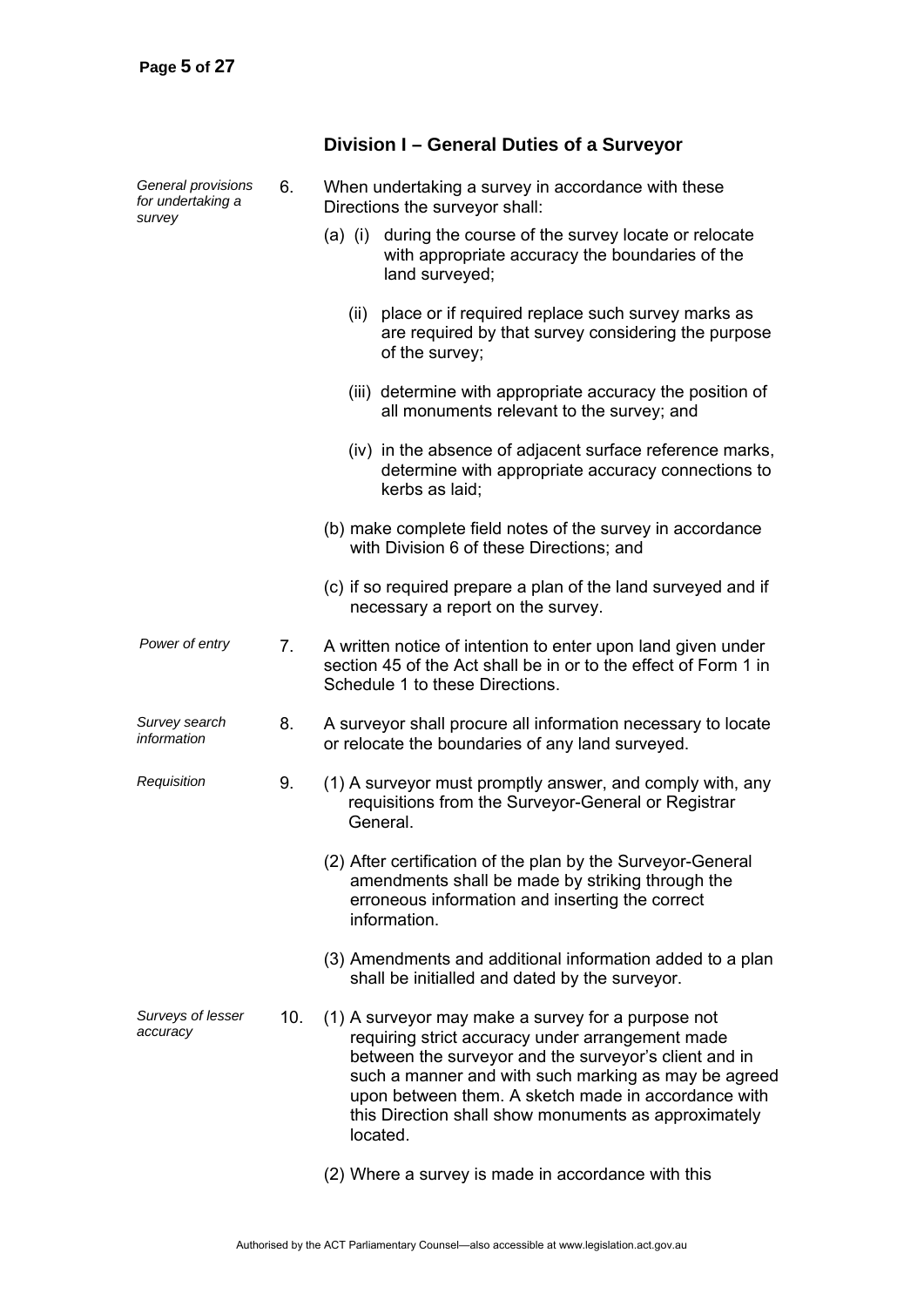|                                 |     | Direction the surveyor shall endorse on the sketch a<br>certificate in or to the effect of Form 2 in Schedule 1 to<br>these Directions.                                                                                                                                                                                   |
|---------------------------------|-----|---------------------------------------------------------------------------------------------------------------------------------------------------------------------------------------------------------------------------------------------------------------------------------------------------------------------------|
|                                 |     | (3) Where a survey is made in accordance with this<br>Direction no other provision of these Directions shall<br>apply in respect thereof.                                                                                                                                                                                 |
| Identification<br>surveys or    | 11. | (1) A surveyor may make:                                                                                                                                                                                                                                                                                                  |
| re-marking                      |     | (a) an Identification Survey in such a manner as may be<br>required by the nature of such survey; and                                                                                                                                                                                                                     |
|                                 |     | (b) a survey requiring the remarking of a previously<br>surveyed parcel of land in such a manner and with<br>such marks in such positions as may be specially<br>required by the client, but such survey shall not<br>include a survey required in connection with any<br>disposition of land or of any interest in land. |
|                                 |     | (2) Where such a survey is made in accordance with this<br>Direction, the provision of Directions $6$ (a)(i), (ii), (iii), (b),<br>8, 12, 14, 17, and 52 to 59 both inclusive (but no other<br>provision of these Directions) shall apply in respect<br>thereof.                                                          |
|                                 |     | (3) Surveys made in accordance with this Direction are not<br>surveys of lesser accuracy as described in Direction 10.                                                                                                                                                                                                    |
| Lodging of plans                | 12. | (1) Plans or sketches prepared in association with surveys<br>made under Directions 10 and 11 may be lodged with<br>the Surveyor-General who shall keep a register of all<br>such plans.                                                                                                                                  |
|                                 |     | (2) Notwithstanding section (1) above, plans of Identification<br>Surveys required under the provisions of Section 43 (2)<br>Building Act 2004 approval purposes must be lodged<br>with the Surveyor-General.                                                                                                             |
| Requirements for<br>supervision | 13. | No requirements of these Directions shall be construed as<br>to allow any survey to be made by other than a registered<br>surveyor or without the supervision of a registered surveyor.                                                                                                                                   |
| Nature of<br>supervision        | 14. | The nature and extent of supervision to be exercised by a<br>surveyor over a survey made under the supervision of the<br>surveyor shall be as follows:                                                                                                                                                                    |
|                                 |     | The Surveyor shall attend personally on the ground during<br>the making of the survey, and exercise such immediate<br>oversight and direction of the work, as will ensure that the<br>survey is carried out in accordance with these Directions.                                                                          |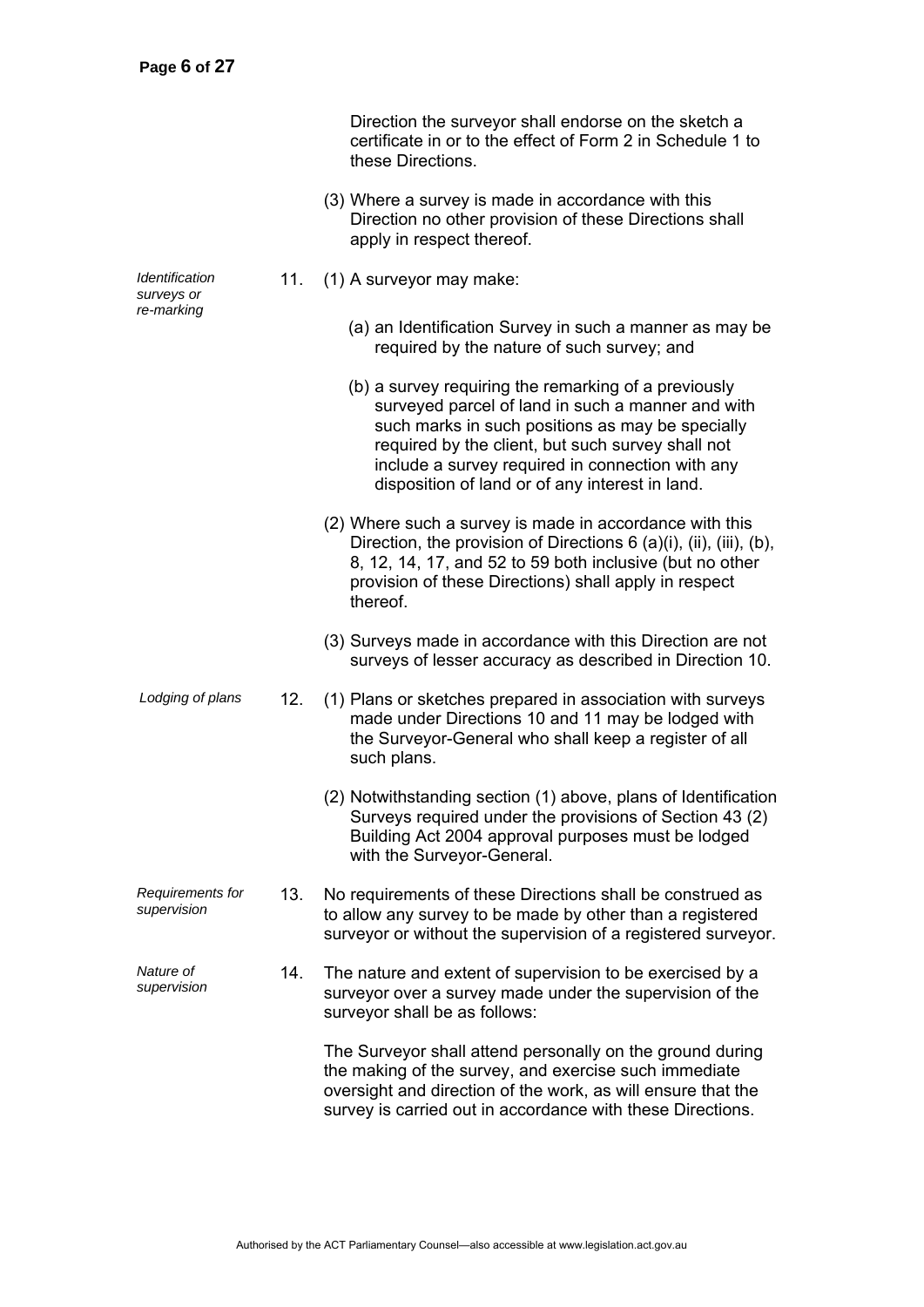|                                                    |     | Division 2 – Adoption of Datum Line and Bench<br><b>Marks</b>                                                                                                                                                                                                                                                             |  |  |  |  |
|----------------------------------------------------|-----|---------------------------------------------------------------------------------------------------------------------------------------------------------------------------------------------------------------------------------------------------------------------------------------------------------------------------|--|--|--|--|
| Datum line for<br>orientation                      | 15. | (1) Before adopting a line as the datum for orientation of a<br>survey, a surveyor shall determine and confirm the<br>position of the marks defining such line.                                                                                                                                                           |  |  |  |  |
|                                                    |     | (2) The bearing used for the orientation of the survey shall:                                                                                                                                                                                                                                                             |  |  |  |  |
|                                                    |     | (a) where possible and practical, be calculated from co-<br>ordinate values of established survey control marks.<br>Such coordinates shall be obtained from the ACT<br>Government Survey Control Mark Register within 3<br>months before the completion of the survey and be<br>accurate to Class C Order 3 or better; or |  |  |  |  |
|                                                    |     | (b) be taken from a registered or approved survey plan<br>either directly or by calculations from stated<br>dimensions; or                                                                                                                                                                                                |  |  |  |  |
|                                                    |     | (c) be obtained from GNSS observations; or                                                                                                                                                                                                                                                                                |  |  |  |  |
|                                                    |     | (d) be obtained from astronomical observations.                                                                                                                                                                                                                                                                           |  |  |  |  |
|                                                    |     | (3) The bearing adopted under subclause 2(a) must be<br>verified by angular connection, and (if practicable)<br>distance connection, to at least one other established<br>survey control mark.                                                                                                                            |  |  |  |  |
|                                                    |     | (4) Whenever possible the defining marks adopted in<br>accordance with subclause (2)(b) above shall be<br>contained within a single registered or approved survey.                                                                                                                                                        |  |  |  |  |
| <b>Bench marks</b>                                 | 16. | Reduced levels should be obtained, and bench marks<br>should be placed, in accordance with Survey Guideline No.<br>2.                                                                                                                                                                                                     |  |  |  |  |
|                                                    |     | Division 3 – Measurement and Calculations                                                                                                                                                                                                                                                                                 |  |  |  |  |
|                                                    |     | <b>Subdivision A - Use of Equipment</b>                                                                                                                                                                                                                                                                                   |  |  |  |  |
| Standardisation and<br>calibration of<br>equipment | 17. | (1) In making a survey, the surveyor shall ensure that all<br>equipment used in the survey is in accurate adjustment,<br>standardised and properly calibrated.                                                                                                                                                            |  |  |  |  |
|                                                    |     | (2) Electronic distance measuring equipment must be<br>calibrated at least once every 12 months and<br>immediately after repairs on a certified baseline<br>established by or acceptable to the Surveyor-General.                                                                                                         |  |  |  |  |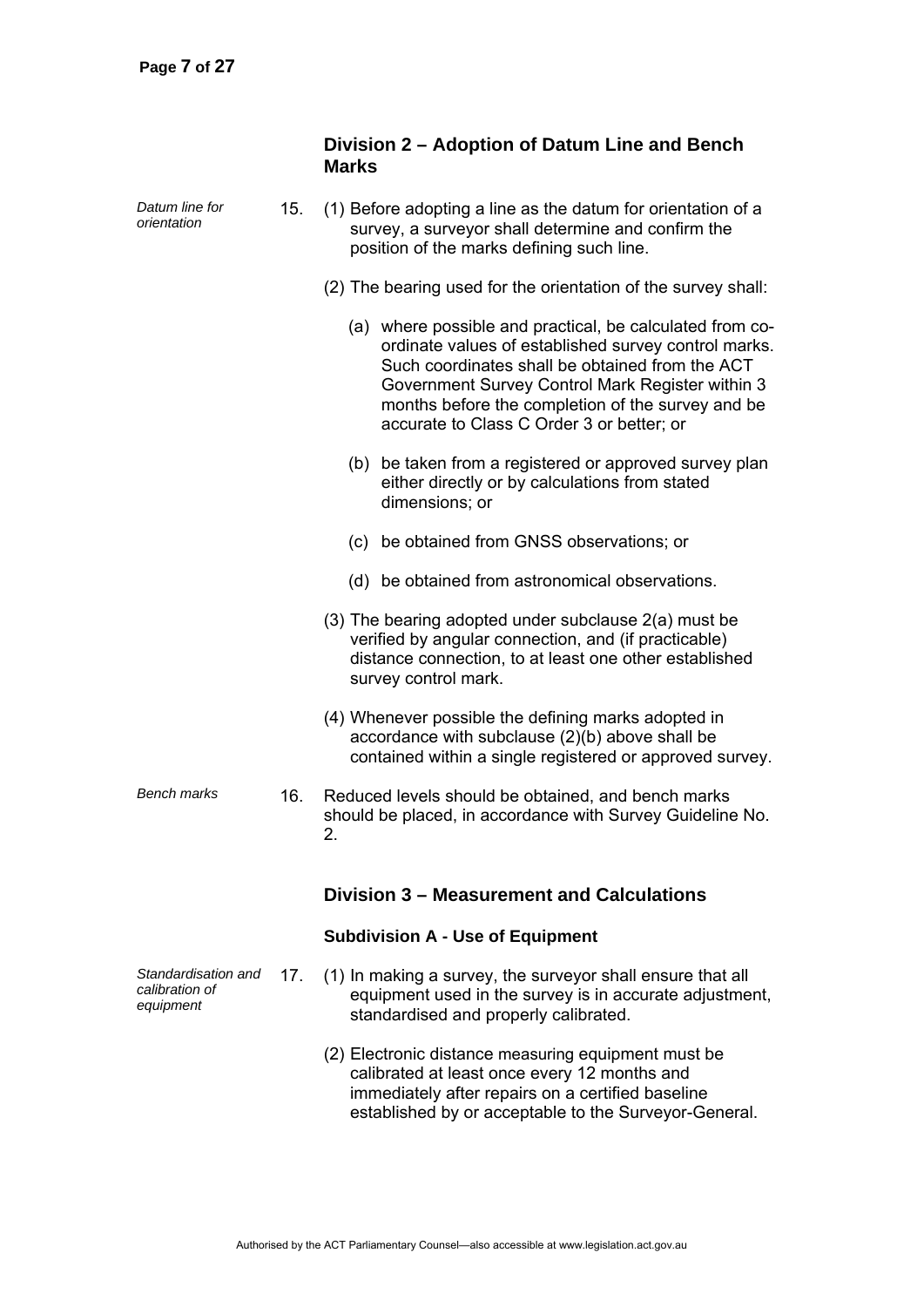|                                                           |     | (3) GNSS equipment must be verified at least once every<br>12 months, and immediately after repairs, on a geodetic<br>network approved by the Surveyor-General.                                                                                       |
|-----------------------------------------------------------|-----|-------------------------------------------------------------------------------------------------------------------------------------------------------------------------------------------------------------------------------------------------------|
|                                                           |     | (4) Details and results of a calibration or verification of<br>equipment used for making a survey are to be supplied<br>to the Surveyor-General on request.                                                                                           |
| Surveys using<br>GNSS                                     | 18. | (1) When making a survey of other than an irregular natural<br>boundary using GNSS equipment, a surveyor must use<br>an approved GNSS surveying technique that will<br>achieve an accuracy of Class B or better, as specified in<br>SP <sub>1</sub> . |
|                                                           |     | (2) When making a survey of an irregular natural boundary<br>using GNSS equipment, a surveyor must use an<br>approved GNSS surveying technique that will achieve<br>an accuracy of Class C or better, as specified in SP1.                            |
|                                                           |     | (3) The procedures used when operating GNSS must be in<br>a manner approved by the Surveyor-General, and the<br>details and results of the observation reductions are to<br>be supplied to the Surveyor-General on request.                           |
| Use of direct<br>measurements                             | 19. | A surveyor shall measure all boundaries and lines by the<br>most direct method that is reasonable and practicable.                                                                                                                                    |
| Use of remote<br>sensing or<br>photogrammetric<br>methods | 20. | Notwithstanding the provisions of Direction 19, the<br>Surveyor-General may authorise the determination of<br>natural boundaries by photogrammetric methods, or by a<br>remote-sensing method approved by the Surveyor-General.                       |
|                                                           |     | Subdivision B - Partial Surveys and Easements                                                                                                                                                                                                         |
| Partial surveys                                           | 21. | If surveying part of the land in a document of title, the<br>surveyor shall connect such part by actual measurement to<br>monuments or points having a known relation to a corner of<br>the land in the title.                                        |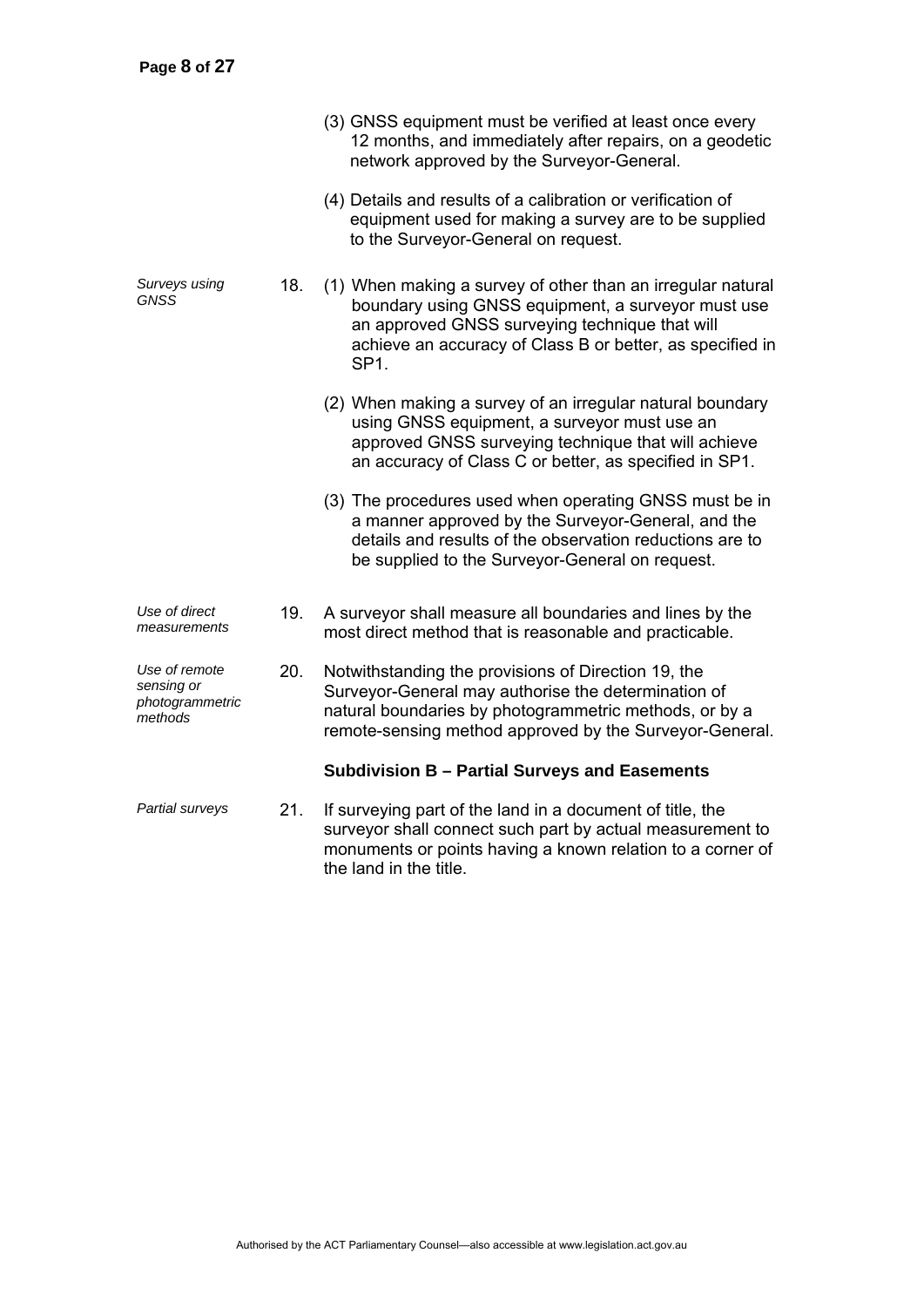*Location of easements or proposed easements* 

- 22. (1) Where the land being surveyed is subject to or it is proposed that it be subject to any form of easement the surveyor shall connect such easement or proposed easement by measurement to essential relevant monuments and where practical to corners of the parcel in which the easement is or is to be located.
	- (2) The surveyor shall show on the plan the essential dimensions of the site and shall note it thereon as 'easement' or 'proposed easement' as appropriate, provided that the essential dimensions to be shown on the plan need not be determined by measurement of the boundaries of the easement or proposed easement unless the circumstances so require.
	- (3) The essential dimensions referred to in subclause (2) above must be sufficient to allow a check closure of such dimensions.

## **Subdivision C – Re-determination of Boundaries**

- *Adoption of original*  23. In the absence of evidence to the contrary, where a surveyor makes a resurvey of land in a Crown Grant or Crown Lease or part thereof the boundaries as originally marked on the ground shall be adopted as the true boundaries, even though the bearings and lengths appearing in a relevant plan or document do not agree with those between the corresponding monuments.
- *Location of irregular boundaries* 24. (1) Where an irregular fence, wall or other structure must be used to define a boundary a surveyor shall traverse it and place the angle points of the boundary in such a way that the boundary shall follow the material of the fence, wall or structure at the surface of the ground.
	- (2) Unless it is impractical to do so, angle points in the irregular fence, wall or other structure shall be substantially marked by the surveyor, and the nature of the mark shown on the plan.
	- (3) The surveyor shall indicate on the survey plan the age, nature and construction material of the structure, as at the date of survey. Where the construction material is a paling fence, the construction material need not be specified.
- *Variation from original dimensions to be shown*  25. Where a corner peg and reference mark or control mark are found a surveyor shall determine the bearing and distance between them, and if a difference from the original reference is disclosed the surveyor shall decide from other evidence which of the monuments to adopt, and shall note details of such evidence and difference on the plan.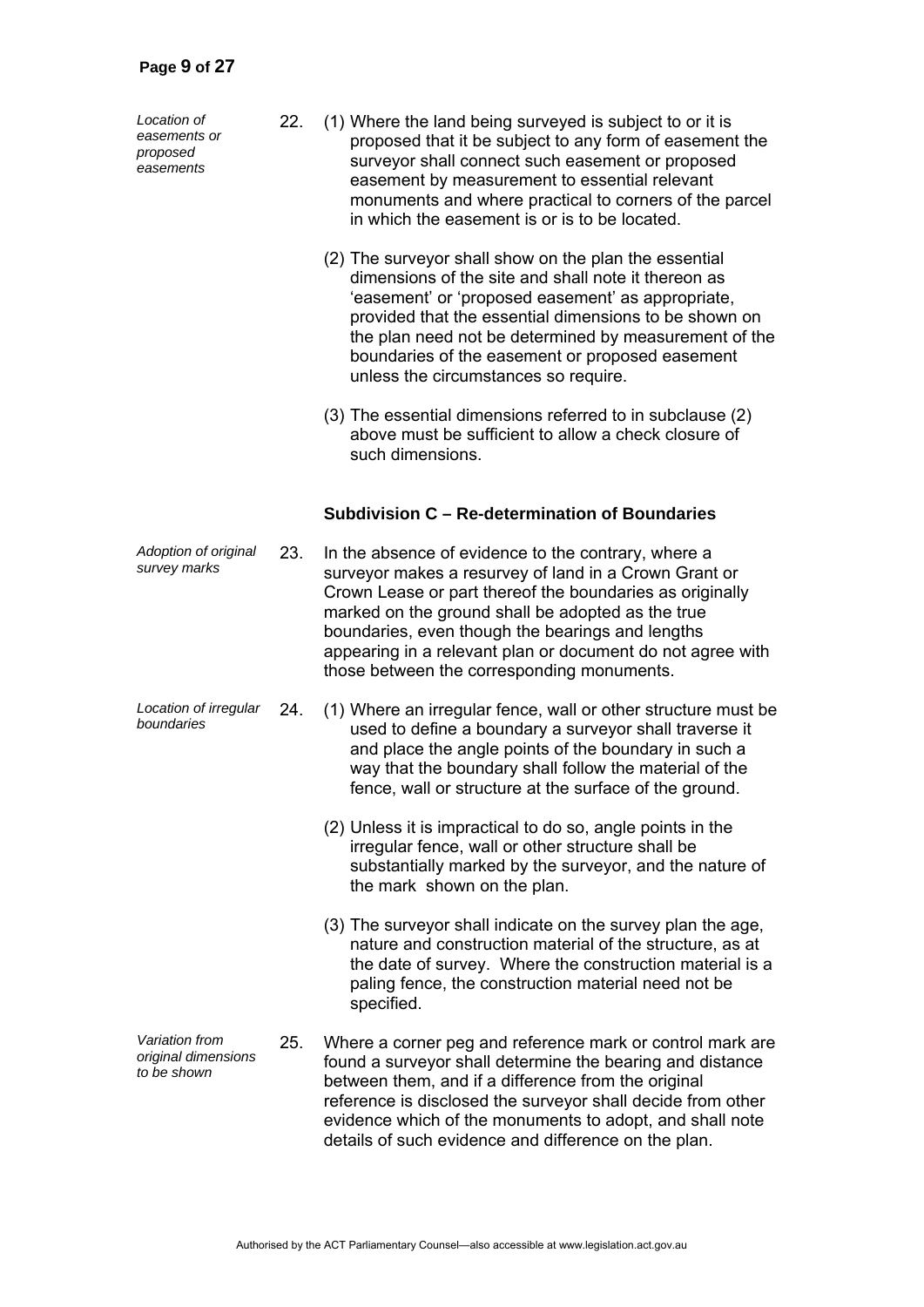*Practice to be adopted where original marks are missing or disturbed* 

*Disclosure of excess or shortage*

*Reference to old marks to be shown on field notes and plans* 

- 26. Where monuments of an original survey are missing or disturbed the surveyor shall determine the boundaries and corners of the subject land by measurement in correct relation to boundaries of adjacent parcels of land and parcels of land on opposite sides of roads, and to fences, and to such other evidence of correct location as may be found after full investigation and inquiry.
- 27. (1) Where a measurement discloses a boundary of land surveyed to be longer or shorter than is indicated in the document of title to such land a surveyor shall verify the length of such boundary and record appropriate entries in field notes, and show in such notes and on any plan of the survey the monuments adopted.
	- (2) In the absence of monuments defining the land surveyed a surveyor shall indicate whether there is sufficient land available to permit the adoption of such measurement without causing any encroachment upon or hiatus with any road, street or lane or upon any adjoining or adjacent parcel of land.
- 28. (1) A surveyor shall indicate in field notes and in any plan of survey the nature and position, or non-existence of all monuments relevant to the survey.
	- (2) A monument that is important for the definition of the land must be shown in the surveyor's field notes, and on the survey plan, with the annotation "found", "not found", "gone", "disturbed" or "inaccessible" as appropriate.
	- (3) A monument must not be recorded as "gone" unless a thorough search for it has been made and the measurements of its probable site recorded on the surveyor's field notes.
	- (4) Where a surveyor ascertains during the making of any survey that control marks or co-ordinated reference marks are missing, disturbed or likely to be disturbed the surveyor shall report the fact to the Surveyor-General.

## **Subdivision D – Calculations and Accuracy**

- *Angular checks* 29. A surveyor who makes a survey which exceeds a length of 10km shall check the surveyor's angular work by astronomical observations, by GNSS observations, by a complete angular close or by comparison against Established Survey Control Marks and shall not, for this purpose, interpolate any angular measurement made by another surveyor.
- *Angular closure* 30. Wherever practical a complete angular close shall be obtained. The observed angular misclose shall not exceed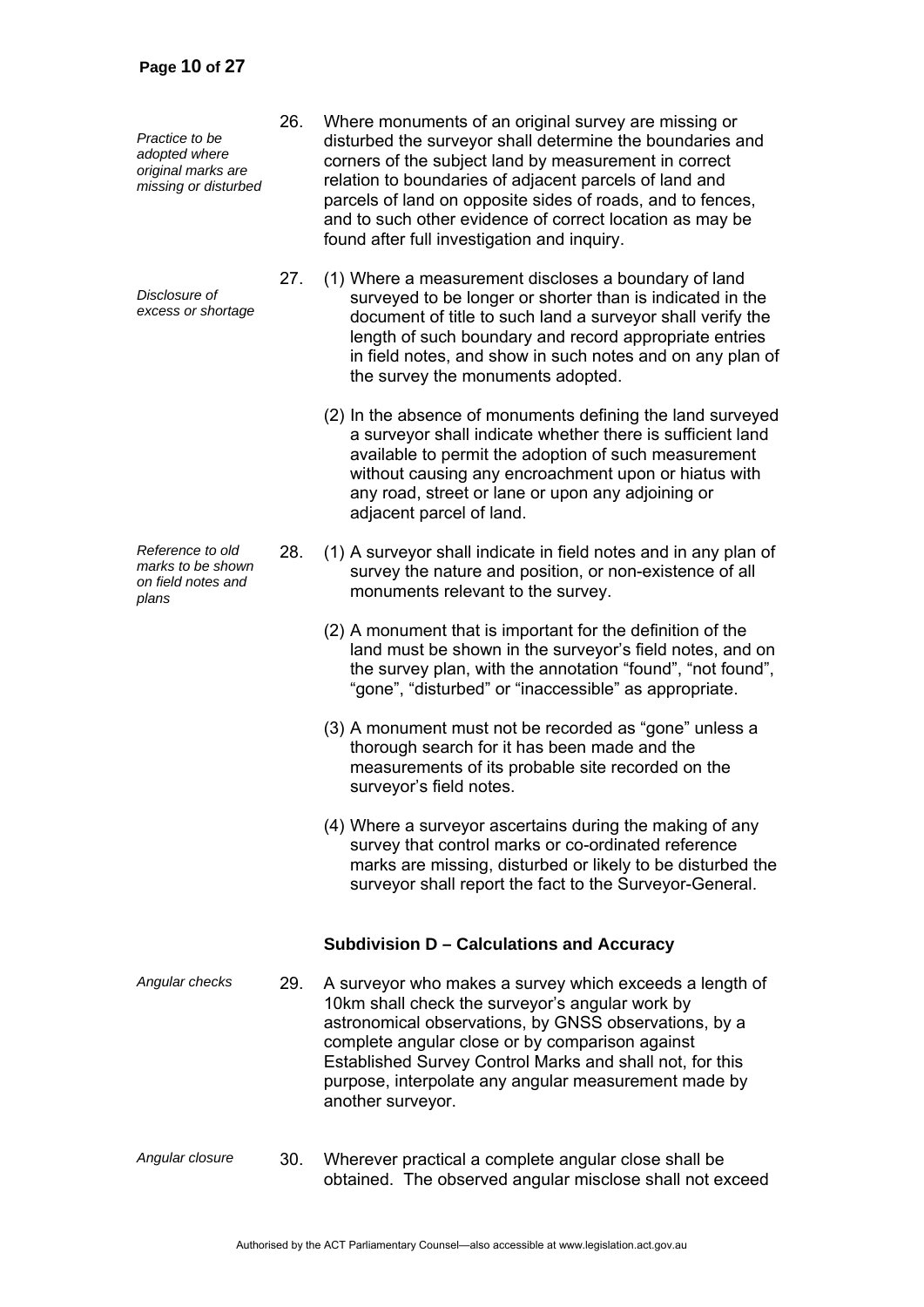|                            |     | 20 seconds plus $10\sqrt{n}$ seconds where 'n' is the number of<br>traverse angular stations either for the whole surround or<br>between and including established survey control marks, or<br>astronomical or GNSS observations for azimuth have been<br>made; provided always that any misclose shall not exceed 2<br>minutes. |
|----------------------------|-----|----------------------------------------------------------------------------------------------------------------------------------------------------------------------------------------------------------------------------------------------------------------------------------------------------------------------------------|
| Accuracy of<br>measurement | 31. | (1) A length measurement must be verified, either directly<br>by means of a second measurement of that length or<br>indirectly by calculation of that length from the<br>measurements of other lengths and angles.                                                                                                               |
|                            |     | (2) When making a survey, a surveyor must measure all<br>lengths to an accuracy of 6mm + 30 ppm or better at a<br>confidence level of 95%.                                                                                                                                                                                       |
| Closure of surround        | 32  | (1) A surveyor shall check all measurements and where the<br>nature of the survey permits, the check shall be by the<br>mathematical closure of the lines in all surrounds in the<br>survey.                                                                                                                                     |
|                            |     | (2) The closure of any survey must be such that the length<br>of the misclose vector must not exceed 15mm + 100<br>ppm of the perimeter.                                                                                                                                                                                         |
|                            |     | (3) The length of the misclose vector may be determined as<br>$\sqrt{(a^2+b^2)}$ where 'a' is the misclose in eastings and 'b' is<br>the misclose in northings.                                                                                                                                                                  |
|                            |     | (4) All computations and transformations to be used in the<br>preparation of a survey plan must be checked for<br>accuracy.                                                                                                                                                                                                      |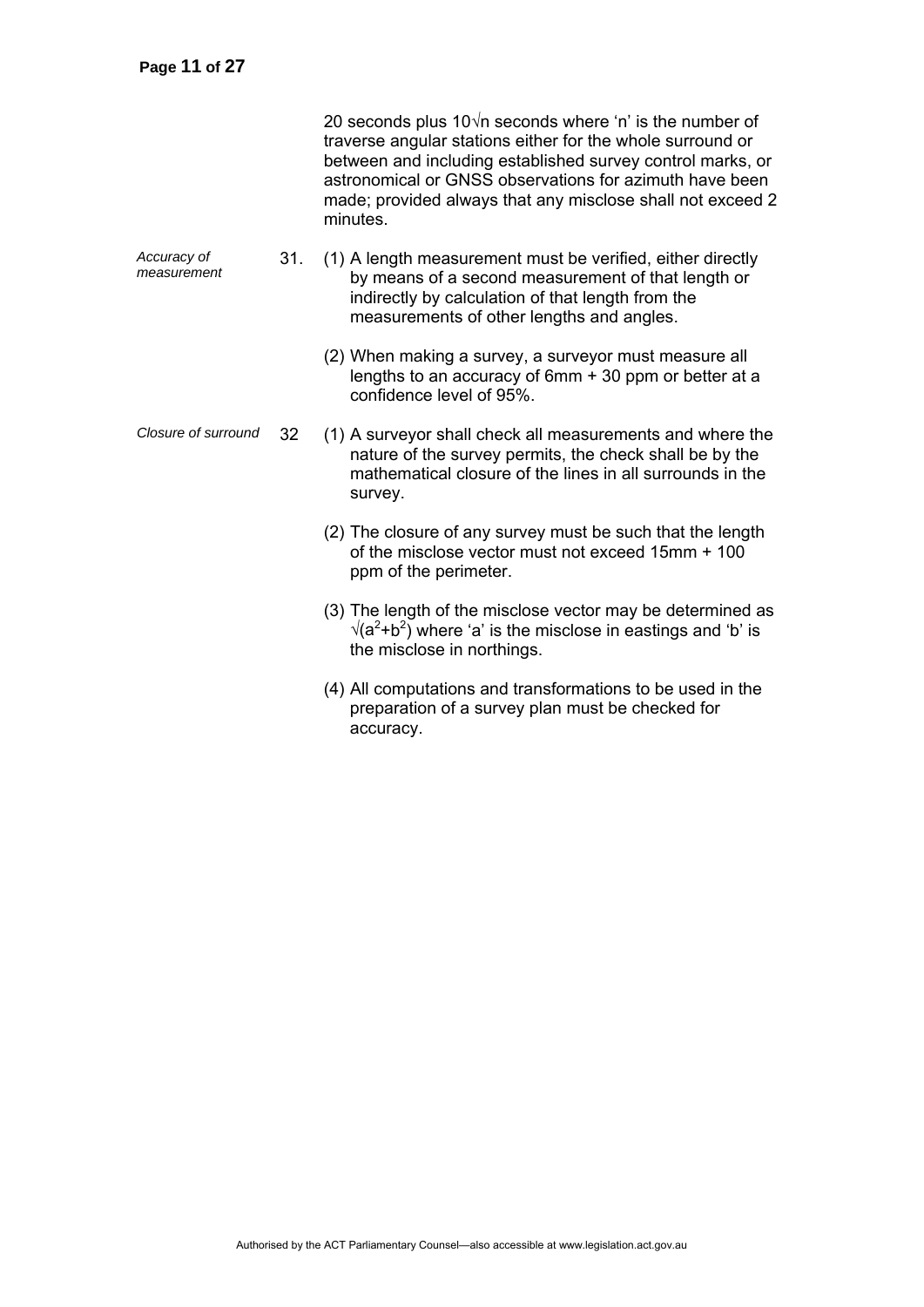## **Division 4 –Survey Marks and Monuments**

## **Subdivision A - Description of Marks**

| Description of<br>marks | 33. | (1) Where any line or corner of any portion of a survey is<br>required to be marked in accordance with these<br>Directions, the points shall be firmly marked with a peg;<br>drill hole in rock, concrete, or other similar material; a<br>chisel mark or nail in fixed timber; or otherwise suitably<br>marked. |
|-------------------------|-----|------------------------------------------------------------------------------------------------------------------------------------------------------------------------------------------------------------------------------------------------------------------------------------------------------------------|
|                         |     | (2) For rural surveys, or surveys of blocks of 5000 square<br>metres or more, all pegs shall be of sound durable wood<br>at least 350mm long and not less than 75mm by 75mm<br>section at the top end.                                                                                                           |
|                         |     | (3) For urban surveys of blocks less than 5000 square<br>metres pegs shall be of sound durable wood at least<br>250mm long and not less than 75mm by 35mm section<br>at the top end.                                                                                                                             |
|                         |     | (4) Angles and tangent points along road or street frontages<br>in rural surveys shall be marked with pegs of sound<br>durable wood at least 350mm long and not less than<br>75mm x 75mm in section at the top end.                                                                                              |
|                         |     | (5) All pegs shall be pointed for approximately two-thirds of<br>their length and shall be bevelled at the top.                                                                                                                                                                                                  |
|                         |     | (6) The centre of the top of all pegs shall represent the<br>survey point, provided that where conditions prevent the<br>correct centring of pegs a tack shall be placed<br>eccentrically thereon to represent the survey point.                                                                                 |
|                         |     | (7) All pegs are to be placed upright, point downwards so<br>that the top is not more than 75mm above the ground<br>level in the case of a rural survey and 40mm above the<br>ground level in the case of an urban survey and the<br>surrounding earth shall be securely rammed.                                 |
|                         |     | (8) If a peg projecting above the surface of the ground may<br>be hazardous or inconvenient to the public the peg may,<br>at the discretion of the surveyor, be placed flush with the<br>surface of the ground. If that is done, the fact must be<br>noted on the survey plan.                                   |
|                         |     | (9) Lockspits shall consist of trenches at least 1m long,<br>200mm wide at the surface and 150mm deep dug in the<br>direction of the boundary lines and commencing 300mm<br>from each corner or angle or may consist of packed<br>stones of similar dimensions.                                                  |

 (10) Where any corner, angle or other point is marked other than with a peg, where practicable wings shall be

Authorised by the ACT Parliamentary Counsel—also accessible at www.legislation.act.gov.au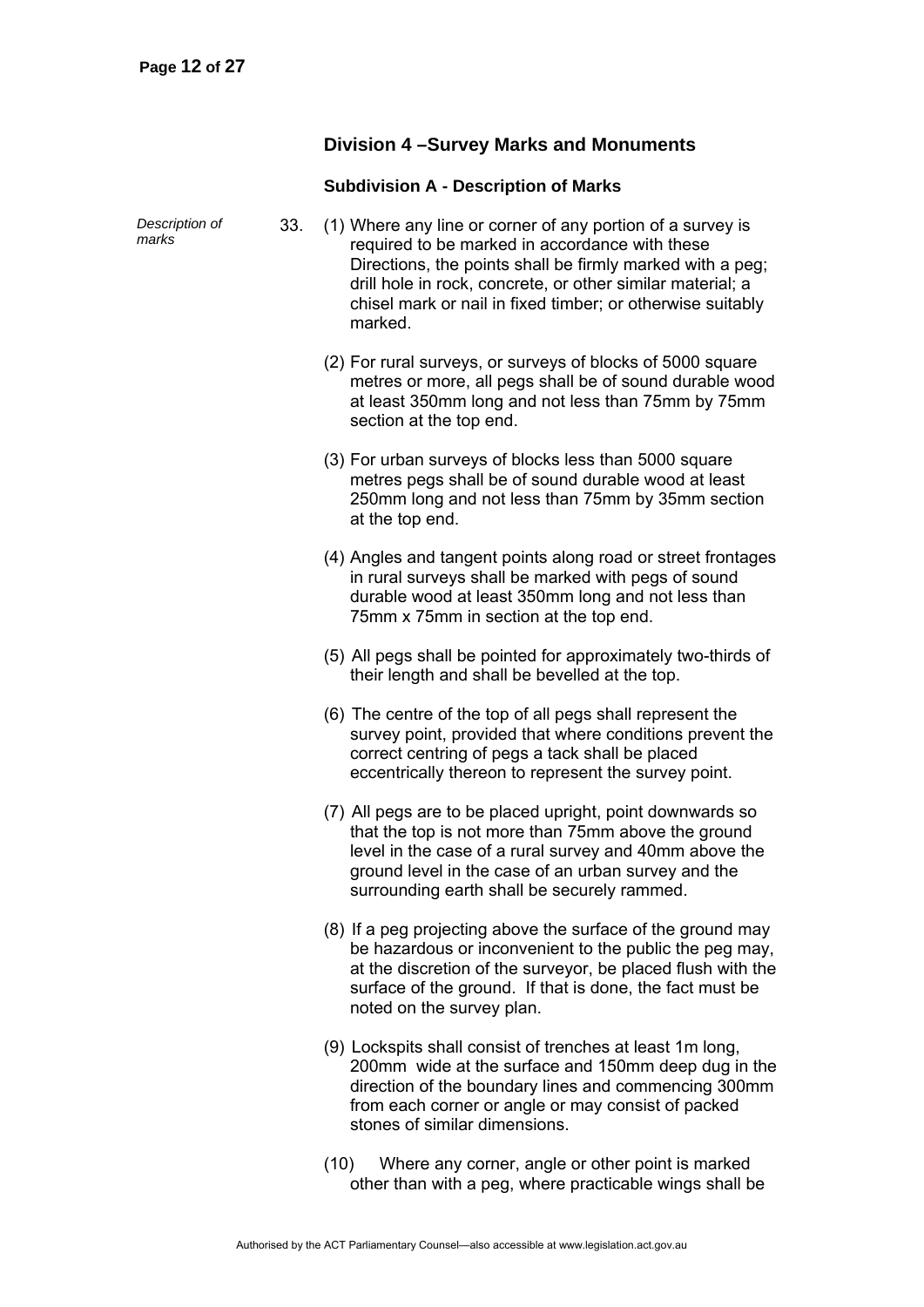cut in solid rock, concrete or fixed timber, 75mm long 20mm wide and 10mm deep commencing 50mm from the corner or where the surface renders it desirable, lines may be painted at least 300mm long and 20mm wide.

- (11) Where practicable, a corner or angle may be marked using a boundary mark token securely attached to timber, post, fence or other surface using a noncorrodible nail, spike, rivet or screw. The boundary mark token shall be at least 32mm diameter and 1.5mm thick, with "Boundary Mark" permanent stamped or etched on the upper surface.
- *Pescription of* 34. (1) Where a surveyor is required to place reference marks in reference marks in 2000 2000 2000 with these Directions they chall consist of accordance with these Directions - they shall consist of:
	- (a) a reinforced concrete block in the form of a truncated pyramid at least 375mm long, 150mm square at the lower end and 100mm square at the upper end, with a galvanised nail or other suitable non-corrodible metal plug not less than 75mm long fixed therein;
	- (b) a galvanised iron pipe at least 300mm long and internal diameter not less than 10mm with a wall thickness of not less than 3mm;
	- (c) a solid non-corrodible metal spike at least 300mm long and having an external diameter of at least 20mm;
	- (d) a galvanised iron spike at least 100mm long driven into fixed timber with a wing 75mm long cut into the timber and directed to the galvanised iron spike;
	- (e) a drill hole cut into a kerb or other substantial structure at least 5mm in diameter and 10mm deep with a wing at least 75mm long, 20mm wide and 10mm deep at the base, and the point directed thereto;
	- (f) a drill hole at least 10mm in diameter and 25mm deep cut into bedrock with a wing 75mm long and directed thereto where such bedrock exists within 300mm of the natural surface of the ground;
	- (g) an appropriate chisel mark cut into the sound wood of a suitable tree; or
	- (h) a mark of a durable character or a specific point on a permanent or substantial structure.
	- (2) Where a surveyor has placed or has found a reference mark referred to in either sub-clause (1)(a), (1)(b) or (1)(c) of this Direction or a control mark more than

*Description of*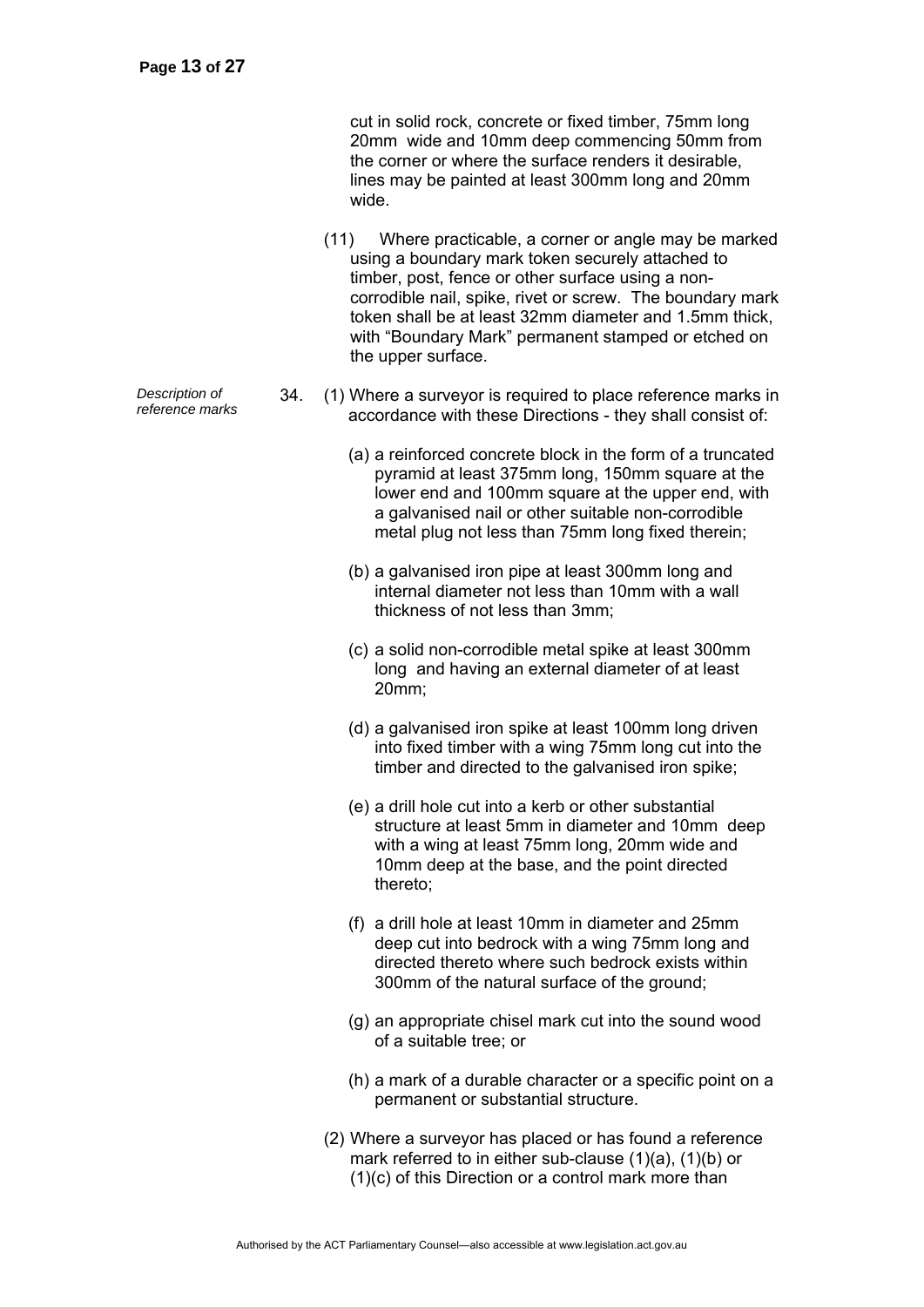*surveys* 

| 400mm below the natural surface of the ground, the |  |
|----------------------------------------------------|--|
| depth shall be indicated on the plan.              |  |

- (3) Where a surveyor has placed a reference mark referred to in either sub-clause 1(a), (1)(b) or 1(c) of this direction it must be placed vertically at least 80mm below the surface of the ground, or deeper if it is likely to be disturbed.
- *Description of CRMs*  35. A CRM shall be:
	- (a) a non-corrodible metal plaque set in a concrete kerb; or
	- (b) a non-corrodible metal plaque set in the top of a concrete block in the form of a truncated pyramid at least 500mm long, 450mm square at the lower end and 300mm square at the upper end with a minimum volume of concrete of at least 0.07cubic metres. Such mark shall be placed such that its highest point is flush with or below the surface of the ground; or
	- (c) a deep driven stainless steel rod.
- *Other marks* 36 The Surveyor-General may approve the use of other marks of a durable character as a substitute for marks described in directions 33 to 35.

#### **Subdivision B - Marking of Surveys**

#### *Urban*

- *Marking urban*  37. (1) Where a surveyor makes an urban survey the surveyor shall whenever possible firmly mark each corner thereof (including corners of each parcel of land in a subdivision) with a peg or mark of a nature as prescribed in Direction 33.
	- (2) Where it is not possible or practical to mark a corner the surveyor shall:
		- (a) place a reference mark in accordance with Direction 43 (1), and

(b) note on the plan that the corner was not marked and show the connection from the reference mark to the corner.

 (3) Where a surveyor makes an urban survey the surveyor shall mark distinctly and durably all lines which form or are to form the boundaries between parcels on unfenced boundaries with pegs or marks as prescribed in Direction 33 placed at intervals of not more than 200 metres, and the position shown on the plan.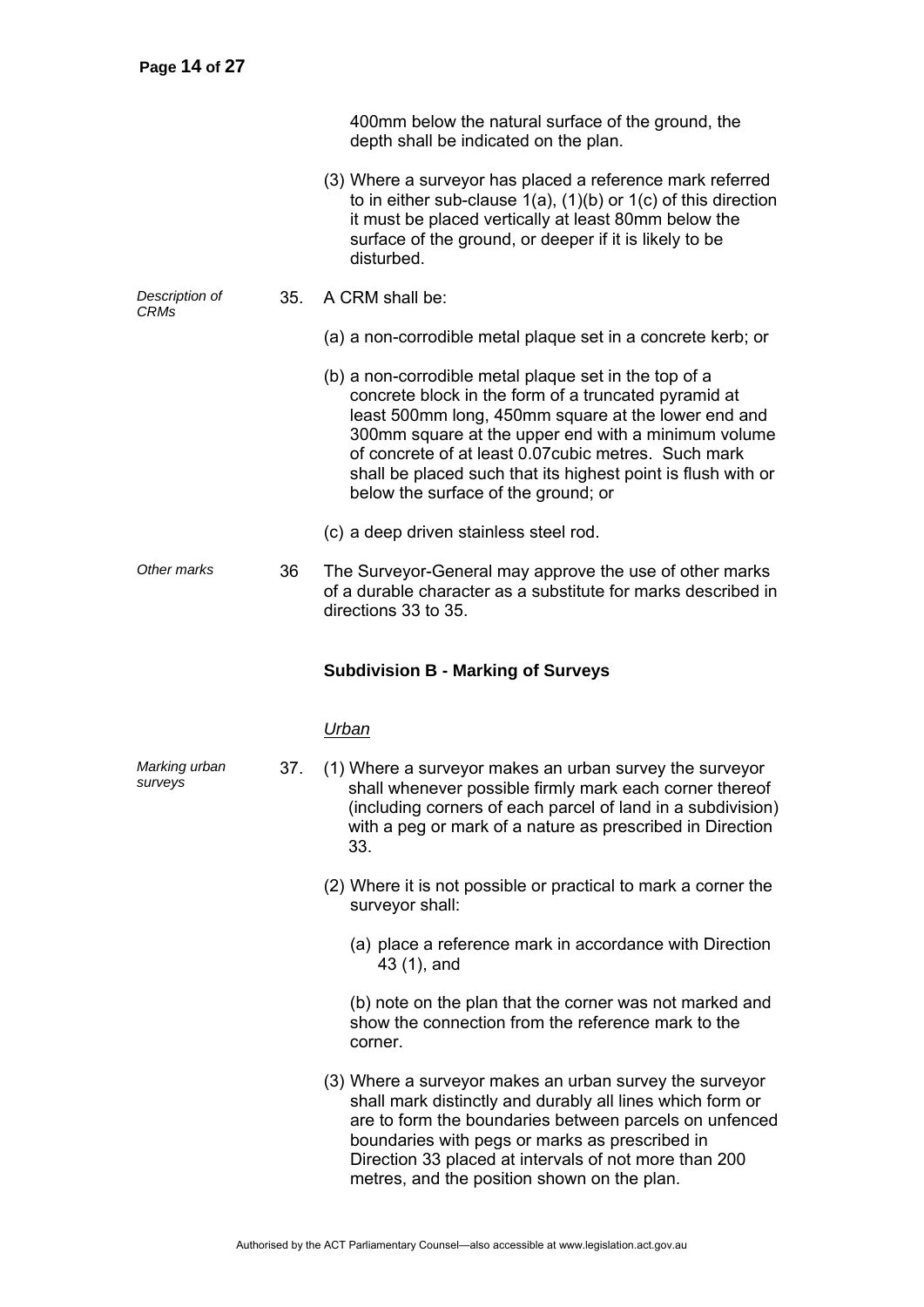- (4) Marking of urban surveys shall not be completed until land servicing has reached a stage where all CRMs, reference marks and corner marking will be durable and stable.
- 38. (1) Where a surveyor makes an urban survey for any purpose and the land surveyed:
	- (a) abuts a road or street in which, within the limits of the frontage of the land surveyed,:
		- (i) reference marks have not been placed or have been disturbed, the surveyor shall place a reference mark near each extremity of the boundary of the land where it abuts the road or street, including at road intersections;
		- (ii) reference marks or CRMs have not been placed or have been disturbed, the surveyor shall place reference marks at intervals of not more than 150 metres throughout the length of the frontage of the land surveyed;
	- (b) does not abut a road or street, the surveyor shall place 2 reference marks suitable for orientation.
	- (2) The requirement of subclause (1)(a) is subject to the condition that a reference mark need not be placed within 25 metres of another reference mark or CRM
- 39. Where a surveyor makes an urban survey and the land surveyed abuts or comprises a road or street or other public place in which CRM(s) have been placed within 200 metres of the survey the surveyor shall:
	- (a) connect the subject land to such CRM(s) in accordance with Guideline No 2 by a closed traverse which includes the CRM(s) and established survey control marks; and
	- (b) record the derived co-ordinate values of the CRM(s) on the plan of survey in accordance with Guideline No 2.

## *Rural*

- 40. (1) Where a surveyor makes a rural survey the surveyor shall mark distinctly and durably all lines which form or are to form the boundaries between parcels:
	- (a) with a peg or mark as prescribed in Direction 33 together with lockspits cut in the direction of each unfenced boundary from each corner and angle; and
	- (b) on unfenced boundaries with pegs or marks and lockspits as prescribed in Direction 33 placed at

*Placement of reference marks for urban surveys* 

*Connections to CRMs where available* 

*Marking rural surveys*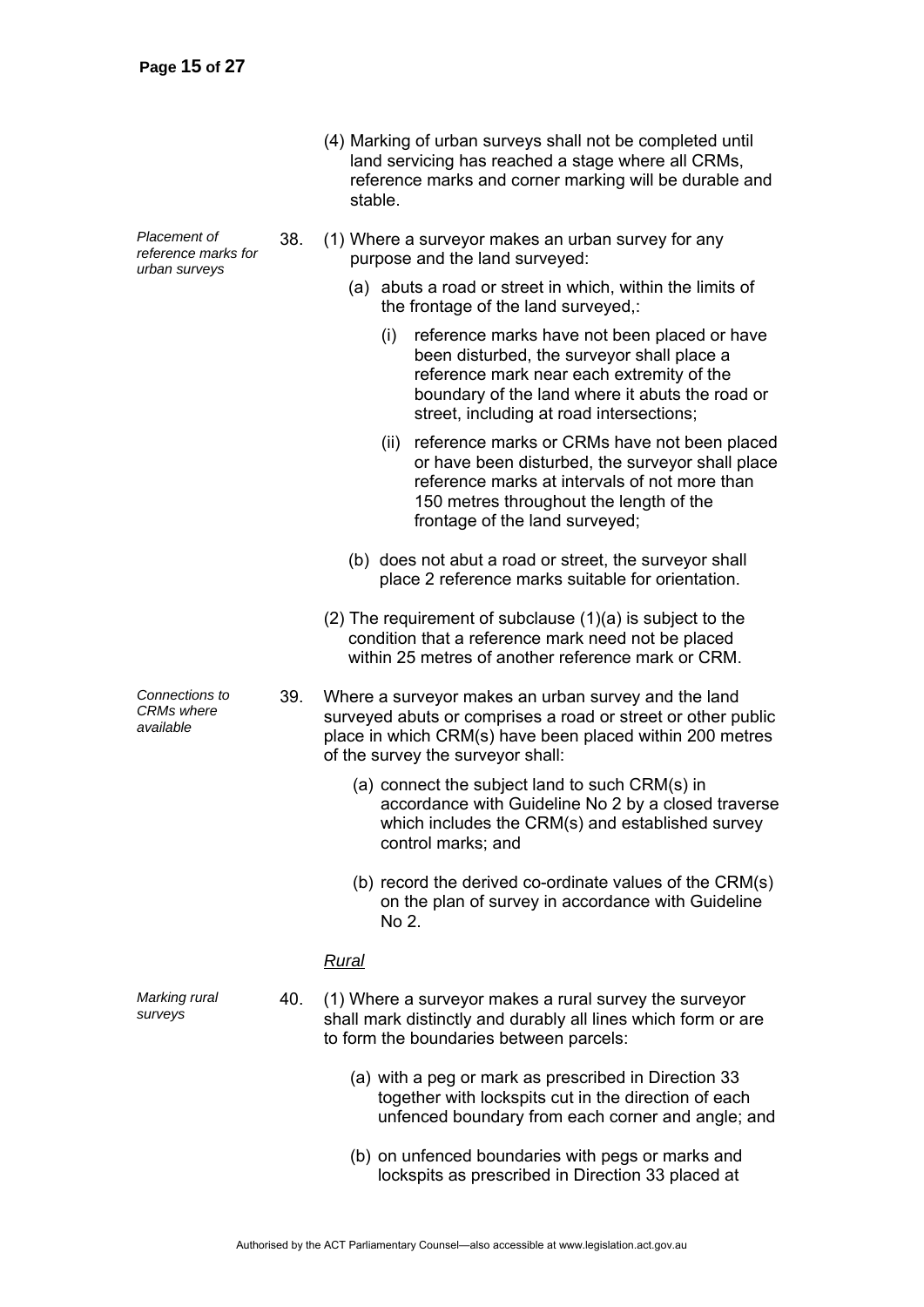intervals of not more than 200 metres where one peg or mark cannot be seen from the next, or 500 metres, where one peg or mark can be seen from the next, and the position shown on the plan.

 (2) Where it is not possible or practical to mark a corner the surveyor shall:

- (a) place a reference mark in accordance with Direction 43 (1), and
- (b) note on the plan that the corner was not marked.
- *Reference marks for rural surveys* 41. Reference marks shall be placed on rural surveys in accordance with the following:
	- (a) where the land surveyed is not being subdivided at least two reference marks suitable for redefinition of the survey;
	- (b) where the land surveyed is being sub-divided at least 2 reference marks in respect of each parcel;
	- (c) where a boundary other than a road frontage exceeds 2,400 metres - additional reference marks at intervals of not more than 1,500 metres; and
	- (d) where a boundary required to be marked in accordance with the Directions is a road frontage - pairs of reference marks suitable for orientation so that the interval between any two successive reference marks does not exceed 1,000 metres, and one reference mark at each extremity of that boundary.
- *Surveys of rural or reserved roads* 42. When making a survey of a rural or reserved road a surveyor shall
	- (a) measure and mark definitely and durably all lines which form the boundary of one side of the road with pegs or marks and lockspits of the nature prescribed in Direction 34;
	- (b) place pegs or marks at each angle along the surveyed boundary. Where the distance between angles is in excess of 200 metres marks are to be placed at intervals of not more than 200 metres except where angle marks are intervisible. Where marks are intervisible the distance between them should not exceed 500 metres
	- (c) mark with the prescribed pegs or marks each angle of the unsurveyed boundary; and
	- (d) place pairs of reference marks suitable for survey orientation so that the interval between any two successive reference marks does not exceed 1,000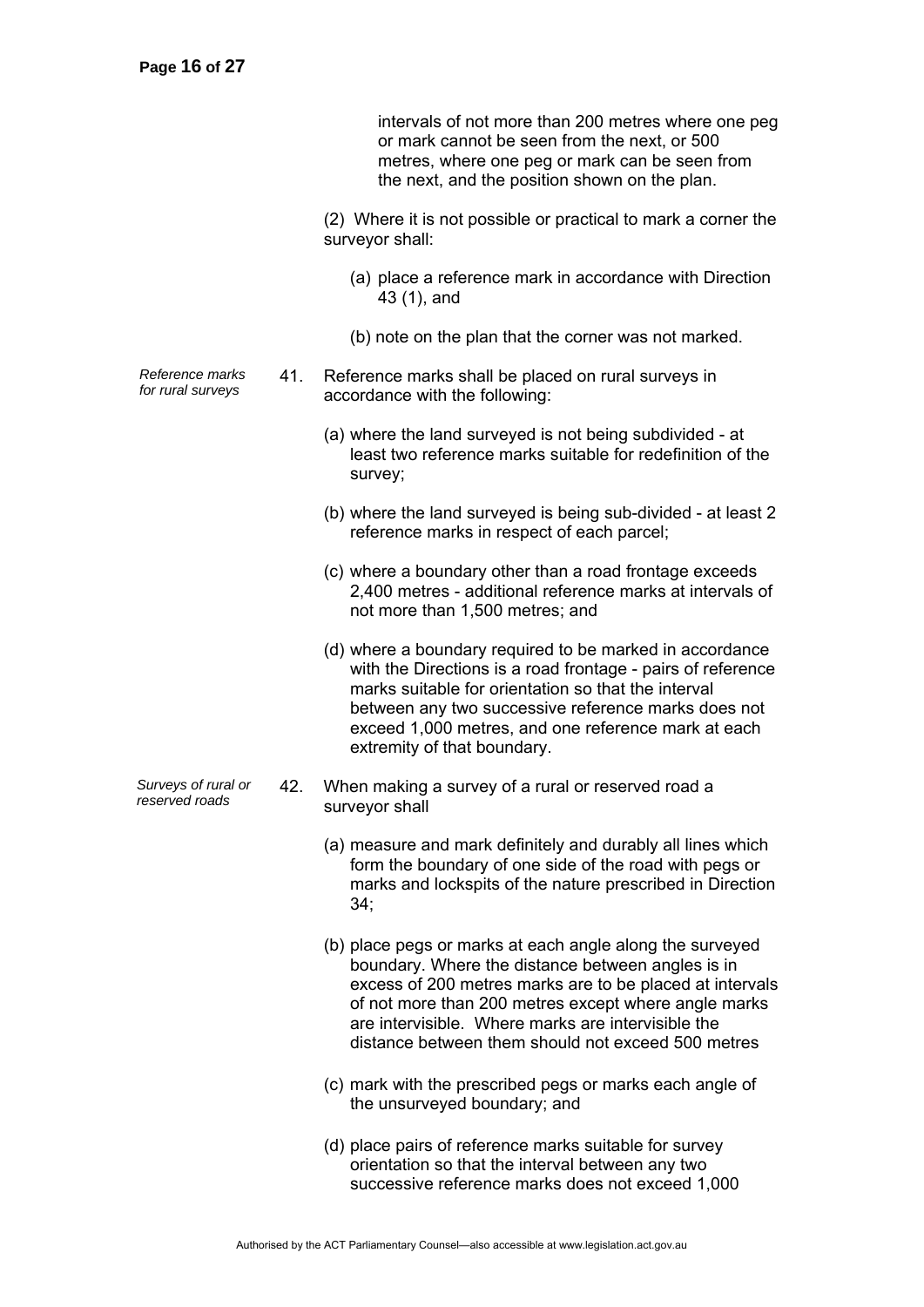metres, and one reference mark at each extremity thereof.

## *Rural and Urban*

| Placement of<br>reference marks<br>and CRMs | 43. | (1) Where these Directions require a surveyor to place<br>reference marks the surveyor shall place them adjacent<br>to the corner, angle or line mark, in selected positions<br>designed to preserve them from disturbance, and the<br>reference mark shall not be more than 30 metres from<br>the corner, angle or line mark to which it refers. |
|---------------------------------------------|-----|---------------------------------------------------------------------------------------------------------------------------------------------------------------------------------------------------------------------------------------------------------------------------------------------------------------------------------------------------|
|                                             |     | (2) Where a reference mark is placed in a road it shall be<br>placed at a suitable distance from the existing road<br>boundary; such distance shall be determined at the<br>discretion of the surveyor having regard to the existence<br>of any water, lighting or other services for which<br>provision is or has to be made.                    |
|                                             |     | (3) CRMs of a type described in Direction 35 (b) or (c) are<br>required to be placed at a ratio of at least 1 such CRM<br>per one 100 parcels of land or part thereof.                                                                                                                                                                            |
|                                             |     | (4) CRMs of the type described in Direction 35 (a) shall be<br>installed along roads at intervals of not more than 150<br>metres throughout the length of the land surveyed and<br>should have a clear line of sight to adjacent CRMs.                                                                                                            |
|                                             |     | (5) Where a CRM is installed in such a position that it has,<br>or the surveyor may have reason to consider that it may<br>have in future, clear line of sight only to one other CRM<br>then the surveyor shall place nearby a reference mark<br>and shall connect the CRM to it by closed traverse.                                              |
|                                             |     | (6) Where these Directions require a surveyor to place a<br>CRM of the type described in Direction 35, the surveyor<br>shall determine the AHD reduced level of the CRM in<br>accordance with Direction 16 and promptly provide the<br>results to the Surveyor-General.                                                                           |
| Connections to be<br>shown                  | 44. | Where a surveyor is required to place a reference mark, the<br>requirement shall include the connection by direct<br>measurement from the mark to the survey made by the<br>surveyor.                                                                                                                                                             |
| Connection to<br>control marks              | 45. | (1) If the land being surveyed is not connected by survey to<br>a control survey, a surveyor shall connect the survey to<br>the nearest established survey control marks if within<br>200 metres of the survey in an urban area and 1,000<br>metres of the survey in a rural area. Such connections<br>should comply with Guideline No 2.         |
|                                             |     | (2) Measurements between all control marks found or<br>placed, and connections to the survey, must be proved<br>by closed traverse                                                                                                                                                                                                                |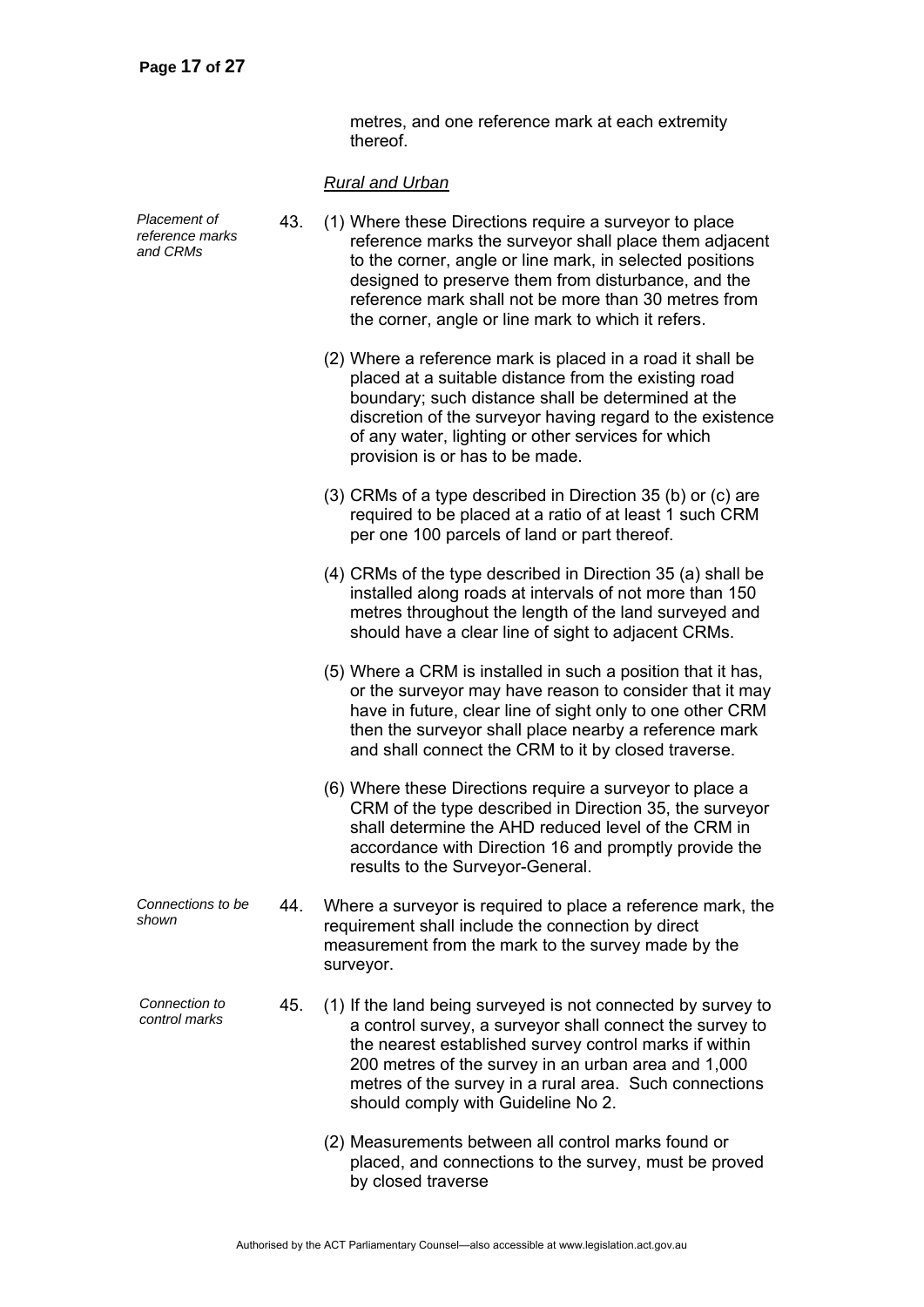(3) If GNSS equipment is used in the making of a survey the surveyor shall connect to at least three Established Survey Control Marks the co-ordinates of which are known in the appropriate geocentric datum.

## **Division 5 Boundaries formed by tidal and nontidal waters and other natural features**

*Definitions* 46 In this Division:

- 'Bed', in relation to a lake or stream, includes any portion of the lake or stream:
	- (a) that is alternately covered and left bare with an increase or diminution in the supply of water, and
	- (b) that is adequate to contain the lake or stream at its average or mean stage without reference to extraordinary freshets in time of flood or to extreme droughts.
- *'*Lake' includes any permanent or temporary lagoon or a similar collection of water not contained in an artificial work, but does not include tidal waters.

'Natural feature' includes any cliff face or ridgeline, but does not include any tidal or non-tidal waters.

'Stream' includes any non-tidal waters that are not a lake.

- 47 (1) A boundary formed by tidal waters, or by a lake, stream or natural feature, must be surveyed so that each change of course or direction of the boundary is determined with appropriate accuracy.
	- (2) If the actual position of the mean high-water mark of tidal waters, the bank of the lake or stream or the natural feature is substantially different to the adopted position of the boundary, both the actual position and the adopted position are to be shown on the survey plan.
	- (3) If:
		- (a) the middle line of a stream is the boundary of land and has not previously been defined by survey, or
		- (b) the middle line of a stream is otherwise required to be determined,

both banks of the stream must be surveyed and shown on the survey plan together with the determination of the middle line.

- (4) The middle line of a stream need not be marked unless the purpose for which the survey is made so requires.
- 48 (1) If, since the date of a previous survey, there has been a change in the position of the mean high-water mark of tidal waters forming a boundary of land to be surveyed:
	- (a) if the change arose from natural, gradual and imperceptible accretion or erosion—the position of the mean high-water mark as it is as the result of the

*Surveys where boundary includes tidal or non-tidal or other natural features* 

*Changes in boundaries formed by tidal waters*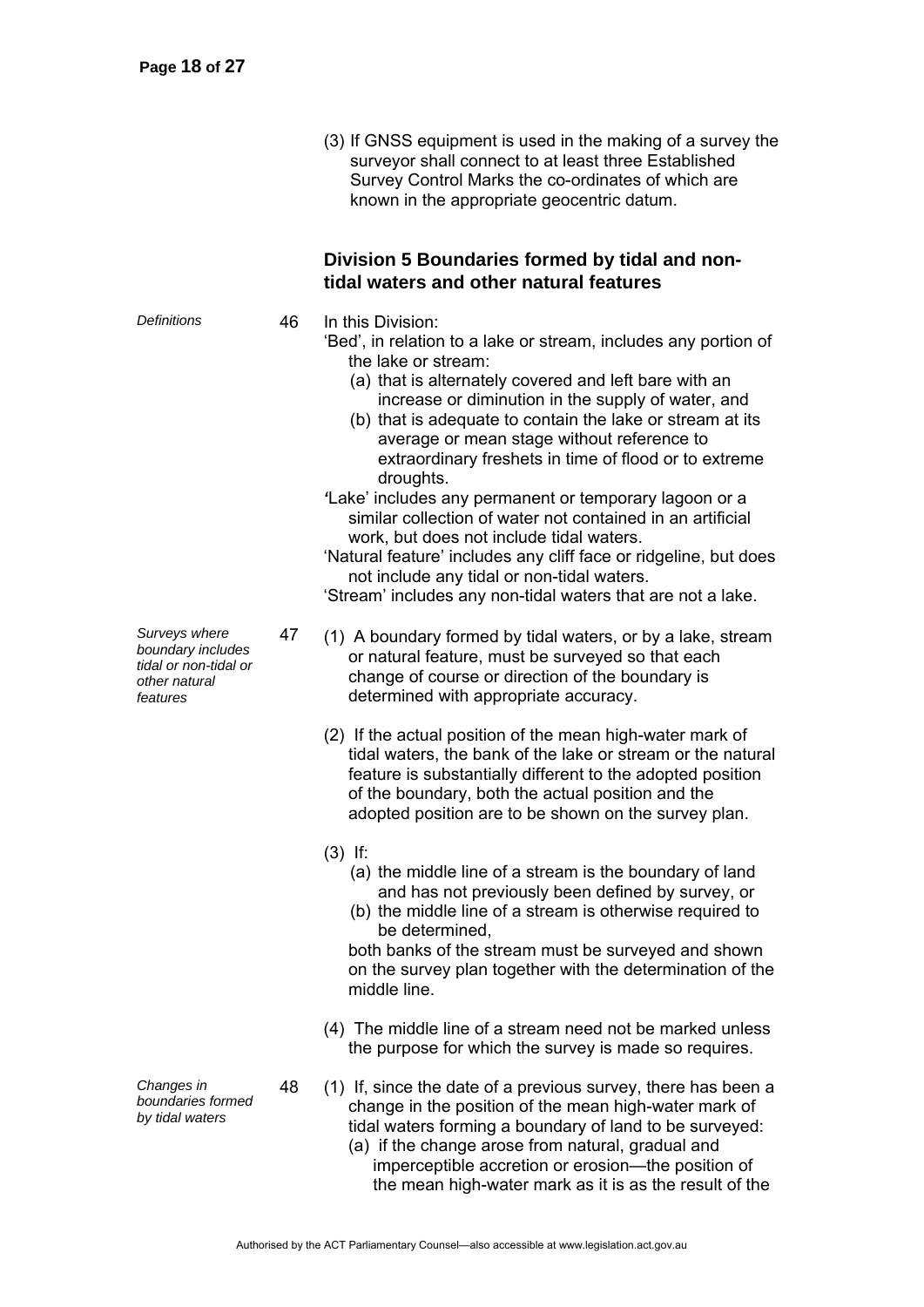change is to be adopted, or

- (b) if the change arose otherwise than from natural, gradual and imperceptible accretion or erosion—the position of the mean high-water mark as it was before the change is to be adopted.
- (2) Approval to the adoption of a changed position referred to in subclause (1) (a) must be obtained from the Surveyor-General.
- (3) When seeking approval to a determination under subclause (2), a surveyor must provide the Surveyor-General with a comprehensive report regarding the surveyor's determination.
- (4) A comprehensive report under this clause must include:
	- (a) the basis and method of determining the position of the mean high-water mark, and
	- (b) the surveyor's opinion as to the reason for any change in that position and the process by which the change has taken place, and
	- (c) such photographs, documents or other information relevant to the position of the mean high-water mark as is reasonably required by the person to whom the report is to be provided.
- 49 (1) If, since the date of a previous survey, there has been a change in the position of the bank of a lake forming a boundary of land to be surveyed, then, in any subsequent survey, the position of the bank, as it was before the change, must be adopted.
	- (2) If, since the date of a previous survey, there has been a change in the position of the bank of a stream, or of some other natural feature, forming a boundary of land to be surveyed, then, in any subsequent survey:
		- (a) for any change arising from natural, gradual and imperceptible accretion or erosion, the position of the bank or natural feature, as it is as a result of the change, must be adopted, or
		- (b) for any change arising otherwise than from natural, gradual and imperceptible accretion or erosion, the position of the bank or natural feature, as it was before the change, must be adopted.
	- (4) A surveyor who determines a new position for the bank of a stream, or for a natural feature, must lodge, together with the survey plan, a comprehensive report regarding the surveyor's interpretation of the new position. The report is to include:
		- (a) the basis and method of determining the position of the bank of stream or natural feature, and
		- (b) the surveyor's opinion as to the reason for any change in that position and the process by which the change has taken place, and

*Changes in boundaries formed by lakes, streams and natural features*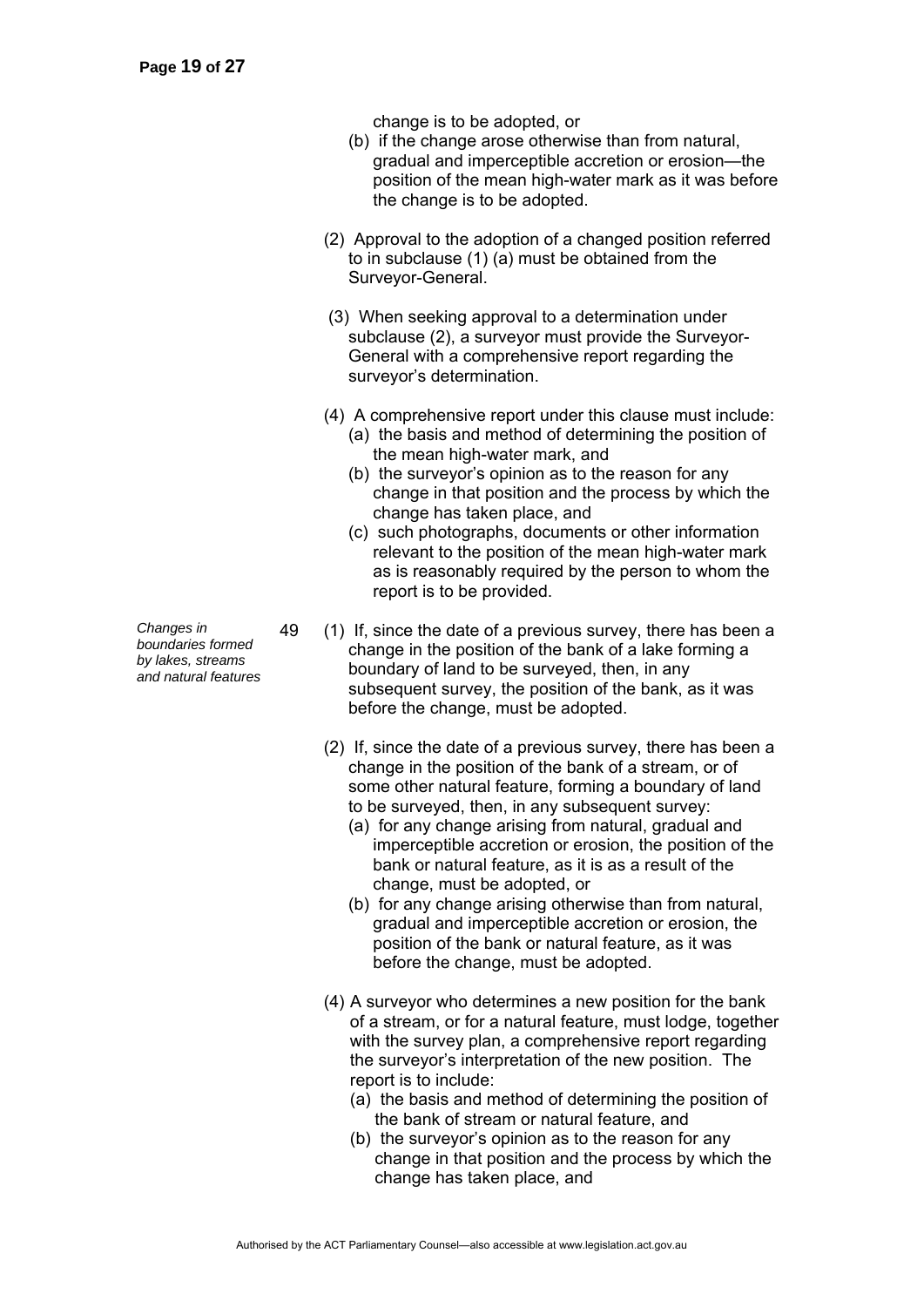*References to high water mark, tidal waters, lakes streams and other natural features in previous surveys* 

natural feature as is reasonably required by the person to whom the report is to be provided. 50 For the purposes of preparing a survey, in any previous

(c) such photographs, documents or other information relevant to the position of the bank of stream or

survey plan or other description of land:

- (a) a reference to high-water mark is taken to be a reference to mean high-water mark, and
- (b) a reference to, or description of, a boundary that abuts tidal waters is taken to be a reference to, or description of, a boundary that abuts mean highwater mark, and
- (c) a reference to a bank of a lake or stream is taken to be a reference to the limit of the bed of the lake or stream, and
- (d) a reference to, or description of, a boundary that abuts a lake or stream is taken to be a reference to, or a description of, a boundary that abuts the limit of the bed of the lake or stream, unless a contrary intention appears.

*Area to be Determined by Survey*  51. The area of land abutting on a non-tidal stream or on tidal water shall be ascertained by the surveyor, and shall include all lands to the bank or the mean high-water mark as the case may be.

## **Division 6 Field notes**

- *Field Notes* 52. (1) A surveyor shall make neat, precise, complete and readily intelligible field notes of every survey.
	- (2) Facts, readings and observations must be recorded immediately after they are ascertained.
	- (3) A surveyor must keep an archive of:
		- (a) all field notes made by the surveyor, with indexes and cross-references set out in a manner that facilitates the preparation of a complete and accurate survey plan, and
		- (b) all other information and documentation relevant to those field notes.
	- (4) No erasures shall be made and all amendments shall be initialled by the surveyor.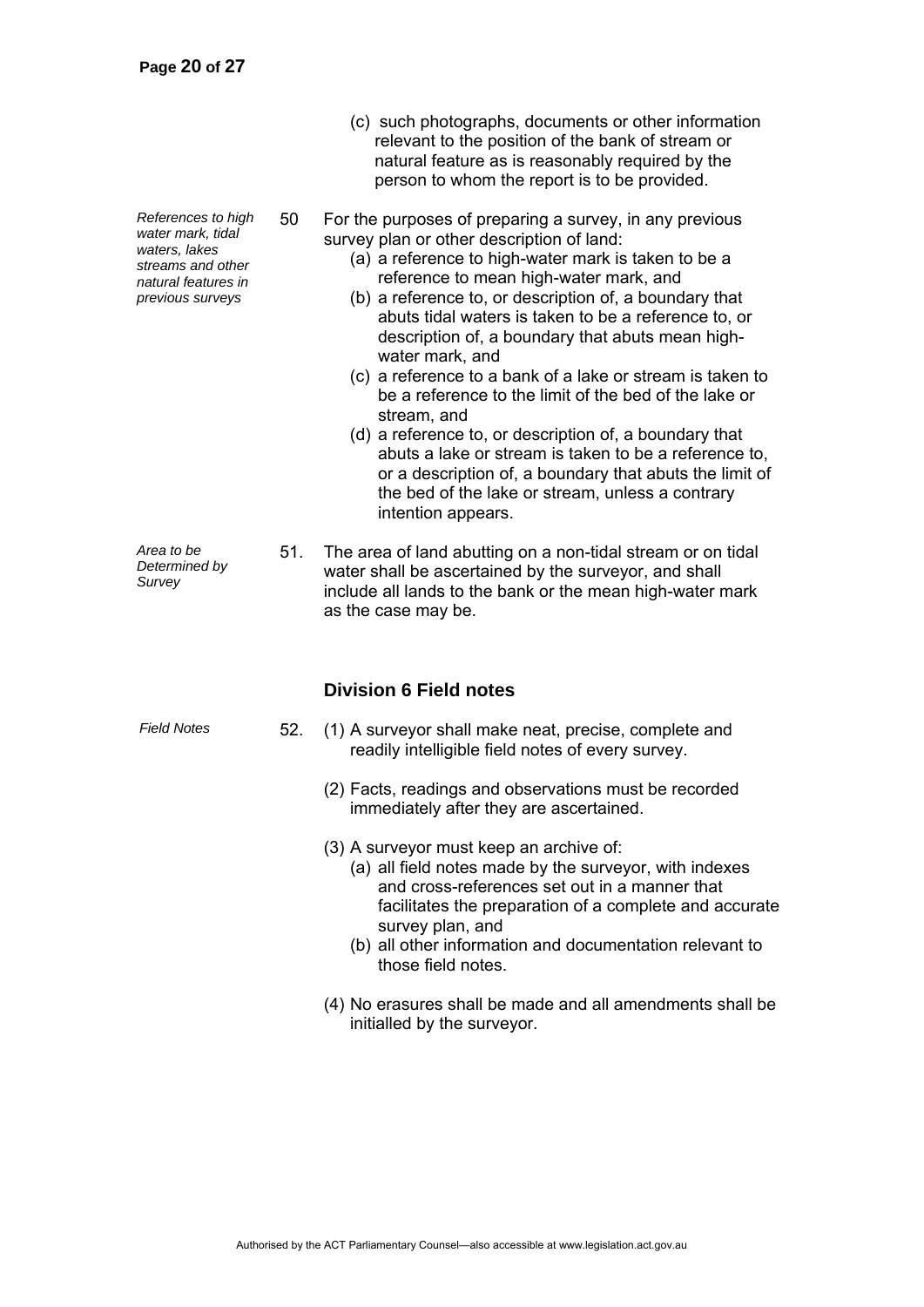| Surveyor to retain<br>electronic records       | 53. | (1) If a survey has been recorded in whole or in part by<br>electronic methods other than GNSS methods:<br>(a) an electronic copy (in the same form as the<br>recording), and<br>(b) a copy of the reduced and formatted data,<br>must be retained in a manner that facilitates the<br>preparation of a complete and accurate survey plan. |  |  |  |  |  |
|------------------------------------------------|-----|--------------------------------------------------------------------------------------------------------------------------------------------------------------------------------------------------------------------------------------------------------------------------------------------------------------------------------------------|--|--|--|--|--|
|                                                |     | (2) If a survey has been recorded in whole or in part by<br><b>GNSS methods:</b><br>(a) an electronic copy of all recorded data, and<br>(b) a copy of the reduced baseline or positional<br>results,<br>must be retained in a form that facilitates the preparation<br>of a complete and accurate survey plan.                             |  |  |  |  |  |
| Disclosure of<br>difficulties                  | 54  | A surveyor shall disclose any doubt, discrepancy or difficulty<br>suggested by or encountered in a survey in the field notes.                                                                                                                                                                                                              |  |  |  |  |  |
| Datum line to be<br>recorded                   | 55  | A surveyor must clearly indicate in the surveyor's field notes<br>the datum line of the survey and the origin of the orientation<br>adopted.                                                                                                                                                                                               |  |  |  |  |  |
| Astronomical<br>observations to be<br>recorded | 56  | If a surveyor makes an astronomical observation in the<br>course of a survey, the surveyor must enter the time and<br>date and the latitude and longitude of the relevant station,<br>together with full particulars of all observations.                                                                                                  |  |  |  |  |  |
| Landmarks to be<br>recorded                    | 57  | A surveyor must enter the names of estates, houses, roads,<br>rivers, creeks, lakes and the like, and house numbers, as far<br>as they are material to the survey and ascertainable by the<br>surveyor.                                                                                                                                    |  |  |  |  |  |
| Surveyor to sign<br>and date field notes       | 58. | (1) In the case of a survey that has been performed by a<br>surveyor personally or under the surveyor's supervision,<br>the surveyor must personally sign, date and retain each<br>page or sheet of the field notes and (in the case of a<br>survey recorded by electronic means) each page or<br>sheet of the reduced and formatted data. |  |  |  |  |  |
|                                                |     | (2) Before signing each page or sheet, the surveyor must be<br>satisfied that the notes are accurate and that the date<br>the work was performed is recorded.                                                                                                                                                                              |  |  |  |  |  |
| Recording angles<br>and bearings               | 59  | All angles and bearings must be observed and recorded in<br>degrees, minutes and seconds, and expressed clockwise<br>from zero to 360 degrees.                                                                                                                                                                                             |  |  |  |  |  |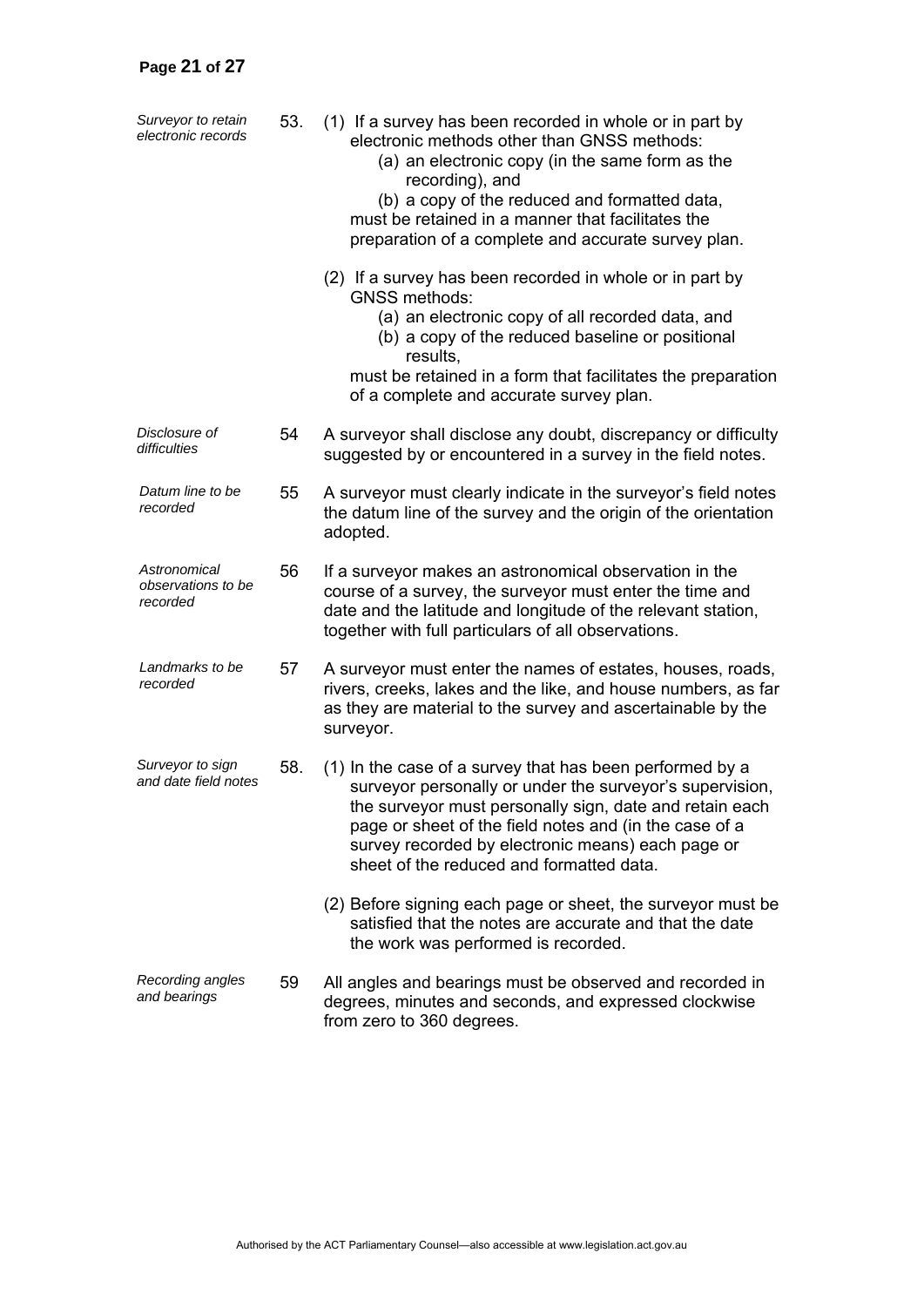## **Division 7 Survey plans**

| Standards for plans                | 60. | The "Standards and Specifications for Plans" may be<br>reviewed by the Surveyor-General, and promulgated as a<br>disallowable instrument.                                                                                                                                                                                                                                                                                                            |  |  |  |  |
|------------------------------------|-----|------------------------------------------------------------------------------------------------------------------------------------------------------------------------------------------------------------------------------------------------------------------------------------------------------------------------------------------------------------------------------------------------------------------------------------------------------|--|--|--|--|
| Datum to be shown                  | 61. | (1) A surveyor shall show the datum line of the orientation of<br>a survey in the plan by distinguishing letters placed at<br>the terminals thereof and the nature of the marks<br>defining the datum line shall be noted therein.                                                                                                                                                                                                                   |  |  |  |  |
|                                    |     | (2) If astronomical or GNSS observations are used to<br>determine or confirm the orientation of the survey, the<br>results of the observations are to be shown in a table on<br>the survey plan under the headings "Occupied station",<br>"Observed station" and "Astronomical body" or "GNSS",<br>together with the derived bearing between the occupied<br>and observed stations.                                                                  |  |  |  |  |
| Description of<br>marks and        | 62. | A surveyor shall indicate on the plan:                                                                                                                                                                                                                                                                                                                                                                                                               |  |  |  |  |
| connections to be<br>shown         |     | (a) the nature of any corner, angle or line mark placed<br>which is not a peg;                                                                                                                                                                                                                                                                                                                                                                       |  |  |  |  |
|                                    |     | (b) the nature of any reference mark placed together with<br>the relevant essential measurements;                                                                                                                                                                                                                                                                                                                                                    |  |  |  |  |
|                                    |     | (c) the nature of any reference mark or CRM found and<br>connected to, together with the relevant measurements;<br>and                                                                                                                                                                                                                                                                                                                               |  |  |  |  |
|                                    |     | (d) Closed connections between control marks.                                                                                                                                                                                                                                                                                                                                                                                                        |  |  |  |  |
| Information to be<br>shown on Plan | 63. | A surveyor shall show in a plan of re-survey or of a<br>subdivision:                                                                                                                                                                                                                                                                                                                                                                                 |  |  |  |  |
|                                    |     | (a) (i) the nature of all boundaries at the time of the re-<br>survey or of the subdivision, irrespective of how they<br>are marked or defined; and                                                                                                                                                                                                                                                                                                  |  |  |  |  |
|                                    |     | (ii) if a wall is on a boundary, the boundary shall be<br>described in the plan as 'face of wall' or 'passing<br>through wall', or otherwise, as appropriate: A wall<br>shall not be described as a 'party wall' except in<br>accordance with Section 32 of the City Area Leases<br>Ordinance 1936, as applied and modified by Section<br>5 of the National Lands Ordinance 1989, and/or<br>Sections 27 and 28 of the Common Boundaries Act<br>1981; |  |  |  |  |
|                                    |     | (b) the description and width of all walls used in common                                                                                                                                                                                                                                                                                                                                                                                            |  |  |  |  |

and the position of the boundary therein;

Authorised by the ACT Parliamentary Counsel—also accessible at www.legislation.act.gov.au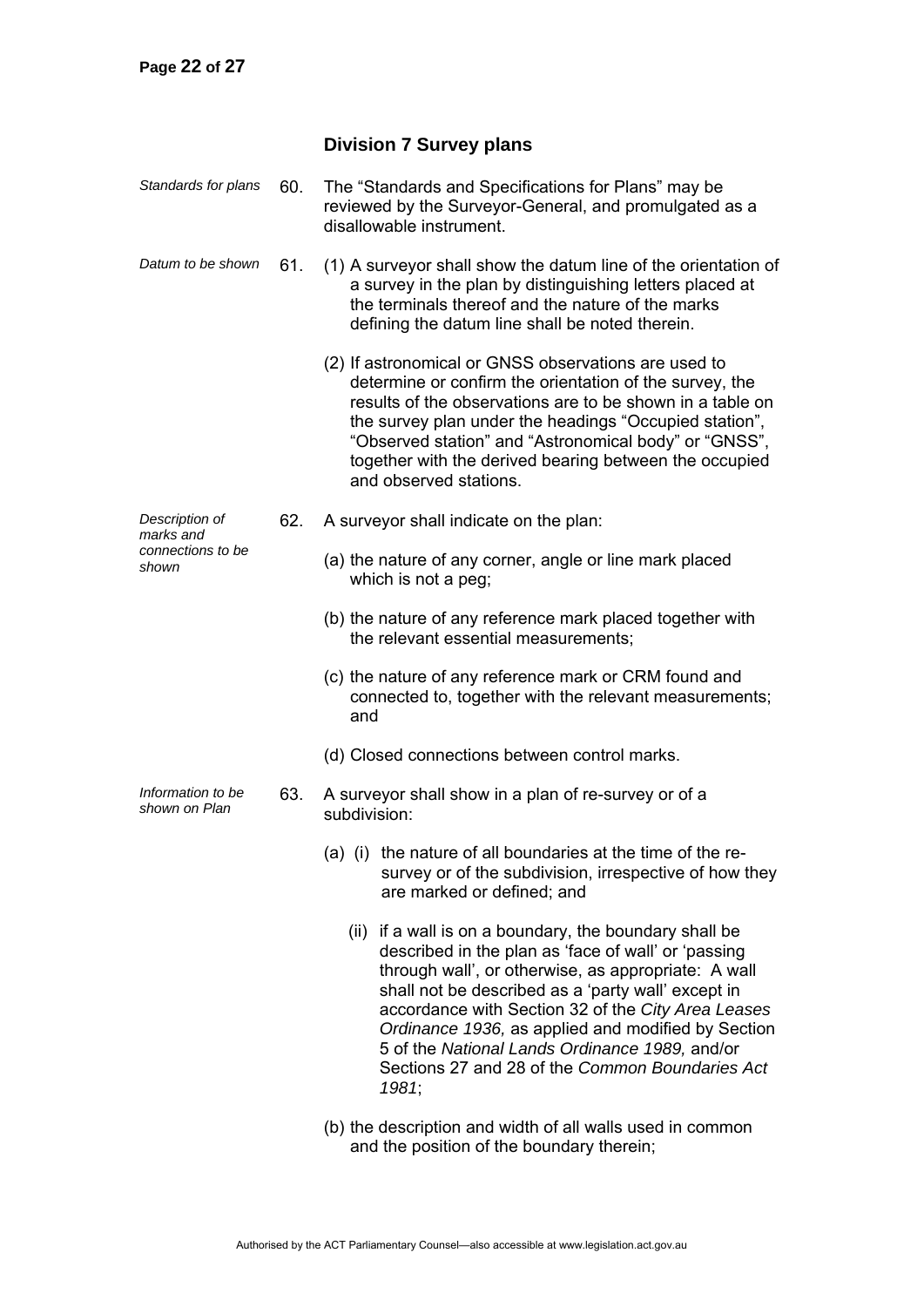- (c) the description (including the age, nature, construction material and relationship to the boundary) of any substantial structure (including any fence):
	- (i) that is within one metre of the boundary of the land surveyed, or
	- (ii) that is otherwise relevant to the boundary definition.
- *GNSS derived lines to be indicated* 64 A survey plan that includes lines derived from GNSS observations must indicate which of those lines have been so derived.
- *Certification* 65. (1) Where a surveyor is required to furnish a plan of a survey for lodgement at the Registrar-General's Office the surveyor shall endorse thereon a certificate in or to the effect of Form 3 in Schedule 1 to these Directions.
	- (2) Such certificate may be incorporated in any certificate required by any law to be endorsed on such plan.
	- (3) A surveyor shall disclose any doubt, discrepancy or difficulty suggested by or encountered in a survey in the plan thereof or in an annexure thereto or in an accompanying report.
	- (4) Unless written approval is obtained from the Surveyor-General, a certificate referred to in subclause (1) and (2) above must not be issued until all survey marks required to be placed in connection with the survey have been duly placed.

## **Division 8 – Stratum Surveys**

- 66. Where a plan of survey of a stratum is required the surveyor shall:
	- (a) mark at ground level the projection of the extremities of the stratum block and relate it to existing boundaries and occupations;
	- (b) define the stratum by dimensions of regular, or description of irregular surfaces;
	- (c) delineate on the plan the extent of any easement and fully describe its purpose and limits;
	- (d) show on the plan elevations and sections sufficient to delineate the stratum using reduced levels based on the AHD;
	- (e) verify AHD reduced levels by closed height difference between two control marks, the AHD reduced levels of which have been obtained from the ACT Government Survey Control Mark Register within 3 months before

*Requirement for stratum surveys*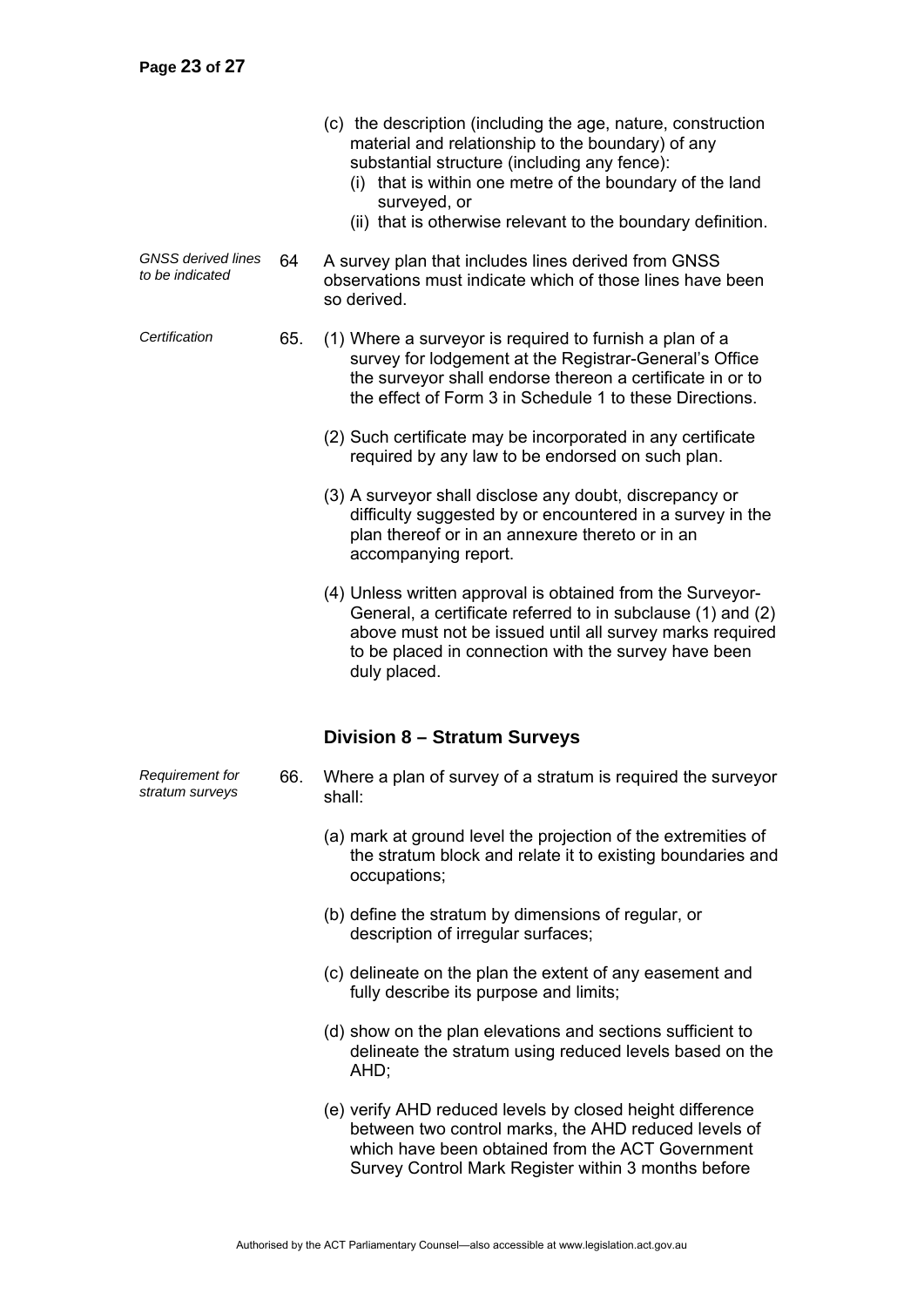completion of the survey and are to an accuracy of Class LC or better, as specified in SP1;

- (f) show on the plan the position and reduced level of at least two permanent physical objects adjacent to the stratum; and
- (g) determine all reduced levels to an accuracy of Class LC or better, as specified in SP1.

## **Division 9 – Unit Title**

*Survey and plan* 

- 67. (1) Where a surveyor is required to carry out a survey for the preparation of a Units Plan (within the meaning of the *Unit Titles Act 2001*) it shall be done in accordance with Direction 45.
	- (2) Standards, specifications and/or guidelines for the preparation of Units Plans may be approved and promulgated by the Surveyor-General.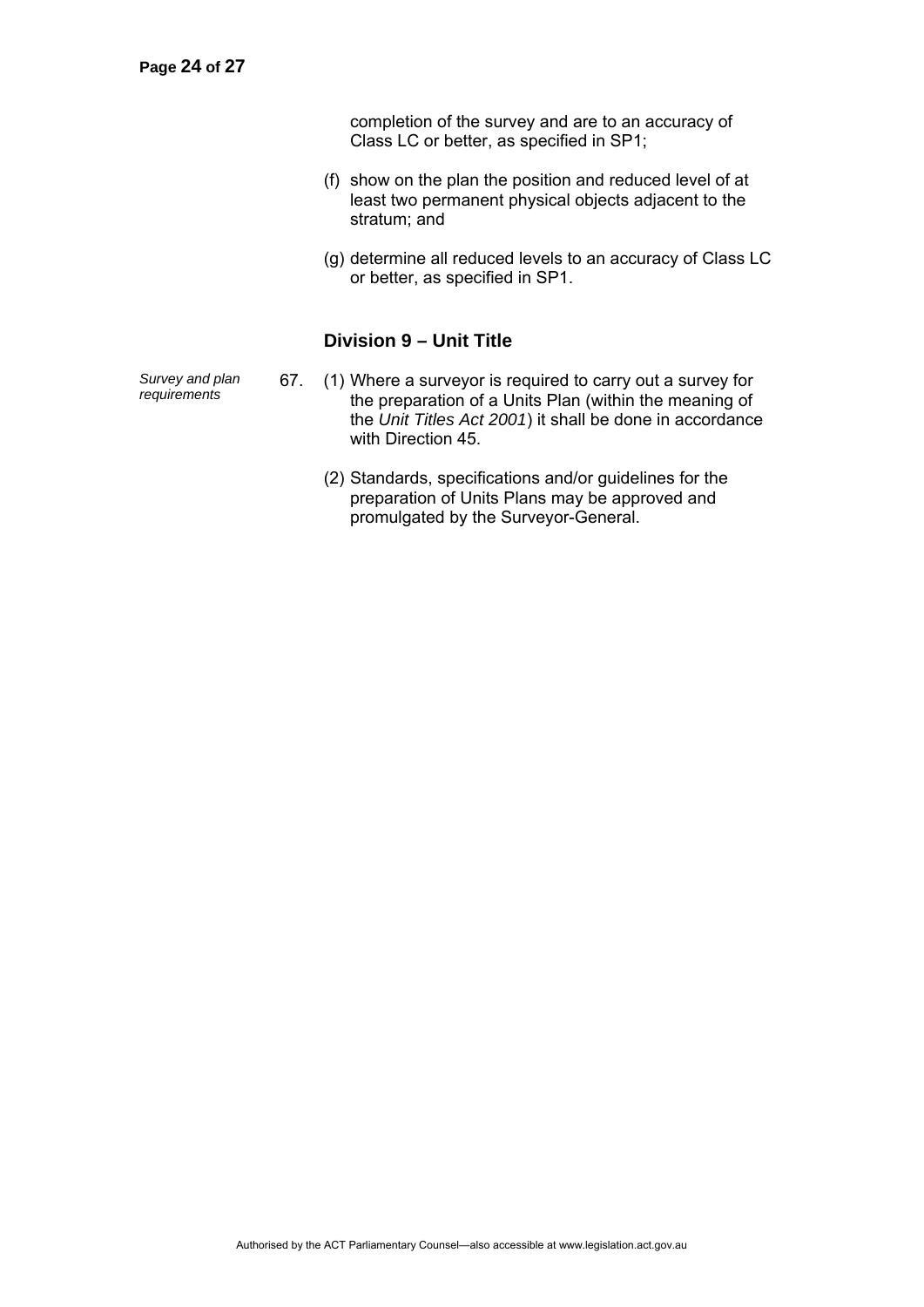#### **Page 25 of 27**

#### SCHEDULE 1

#### **Form 1 Direction 7**  Surveyors Practice Directions *Surveyors Act 2007*

To the owner of................................. ....................................................................... *(here insert reference to land proposed to be entered)* 

In pursuance of Section 31 of the *Surveyors Act 2007* notice is hereby given that I, the undersigned registered Surveyor, intend to enter the above mentioned land on ....................................................................for the purpose of making a survey.

*(here insert dates of proposed entry)*

Dated this .................................... day of .............................................. 20 ..........

(Name).........................................................

(Signature).........................................................

Registered Surveyor

(Address) .........................................................

#### **Form 2 Direction 10 SURVEYORS PRACTICE DIRECTIONS**

*Surveyors Act 2001* 

I ....................................................................... of .................................................... a surveyor registered under the *Surveyors Act 2007* hereby certify that the survey represented in this sketch being a survey which does not require strict accuracy was made in accordance with Direction 45 of the Surveyors Practice Directions.

(Name).........................................................

(Signature).........................................................

Surveyor, Registered under the *Surveyors Act 2007* 

#### **Form 3 Direction 65 SURVEYORS PRACTICE DIRECTIONS**

*Surveyors Act 2007* 

I ....................................................................... of..................................................... a surveyor registered under the *Surveyors Act 2007* hereby certify that the survey represented on this plan is accurate and has been made in accordance with the Surveyors Practice Directions and was completed on ...............................................

(Name).........................................................

(Signature)......................................................... Surveyor, Registered under the *Surveyors Act 2007* 

Authorised by the ACT Parliamentary Counsel—also accessible at www.legislation.act.gov.au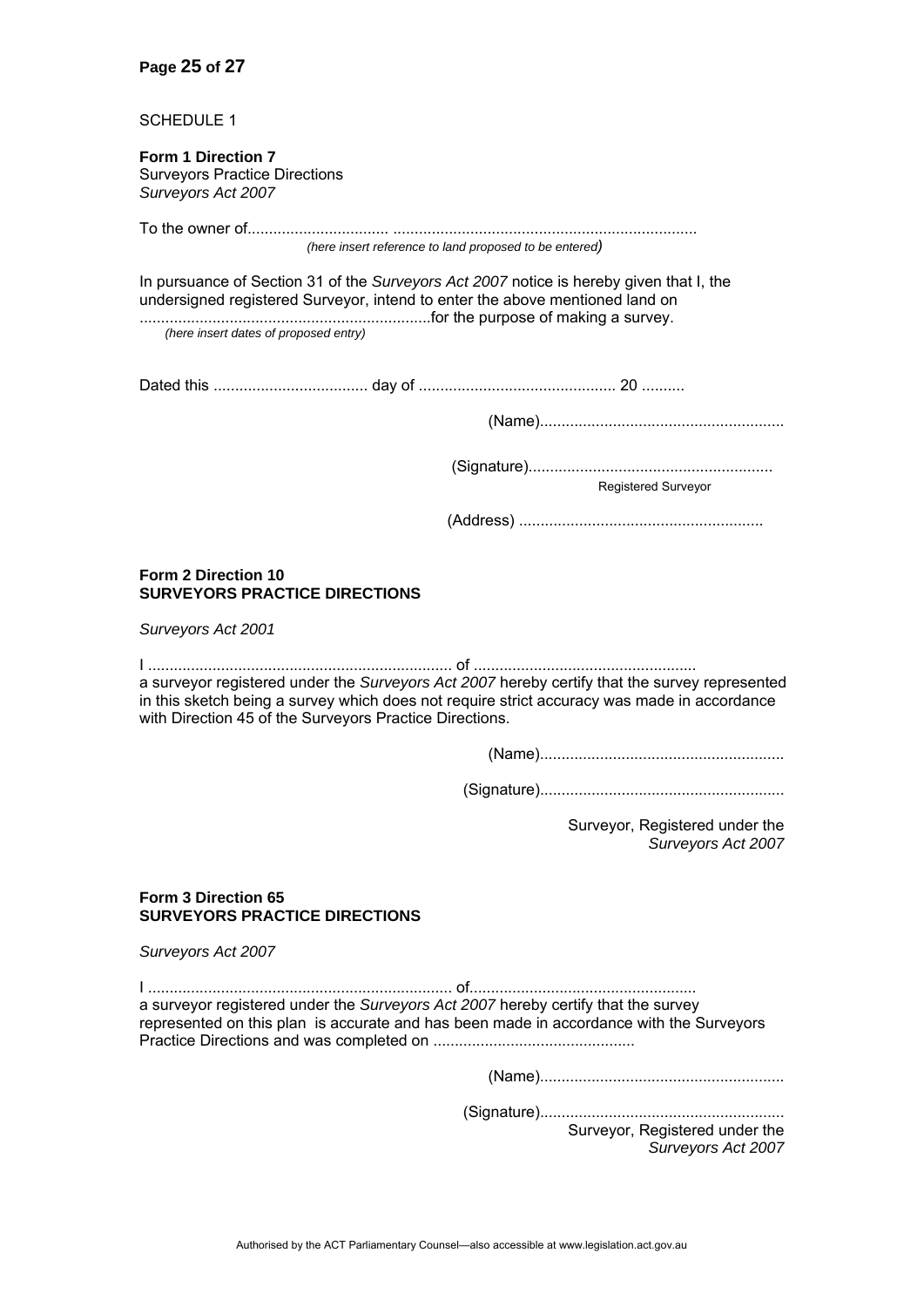## SCHEDULE 2

## **Cross reference table.**

Earlier directions, including Chief Surveyor Practice Directions (No. 1) 2008 and earlier (old), are related to these Surveyor-General Practice Directions 2010 (No. 1) (new) as follows:

| Old            | <b>New</b>     | Old | New                     | <b>New</b>               | Old            | <b>New</b> | Old |
|----------------|----------------|-----|-------------------------|--------------------------|----------------|------------|-----|
| 1              | 1              | 35  | 34                      | 1                        | 1              | 35         | 36  |
| $\overline{c}$ | $\overline{c}$ | 36  | 35                      | 2                        | $\overline{2}$ | 36         | new |
| 3              | $\mathsf 3$    | 37  | 43                      | 3                        | 3              | 37         | 16  |
| 4              | 5              | 38  | 44                      | 4                        | new            | 38         | 18  |
| 5              | 13             | 39  | 29                      | 5                        | 4              | 39         | 17  |
| 6              | 14             | 40  | 30                      | 6                        | 8              | 40         | 19  |
| $\overline{7}$ | $\overline{7}$ | 41  | 32                      | $\overline{\mathcal{I}}$ | $\overline{7}$ | 41         | 20  |
| 8              | 6              | 42  | 31                      | 8                        | $\overline{9}$ | 42         | 21  |
| 9              | 8              | 43  | 18                      | 9                        | 57             | 43         | 37  |
| 10             | 17             | 44  | 11                      | 10                       | 45             | 44         | 38  |
| 11             | 15             | 45  | 10                      | 11                       | 44             | 45         | 12  |
| 12             | 45             | 46  | 12                      | 12                       | 46             | 46         | new |
| 13             | 19             | 47  | 52                      | 13                       | 5              | 47         | 27  |
| 14             | 21             | 48  | 55                      | 14                       | 6              | 47         | 29  |
| 15             | 22             | 48  | 56                      | 15                       | 11             | 48         | 28  |
| 16             | 37             | 48  | 59                      | 16                       | new            | 49         | new |
| 17             | 39             | 49  | 53                      | 17                       | 10             | 50         | 32  |
| 18             | 38             | 50  | 54                      | 18                       | 43             | 51         | 33  |
| 19             | 40             | 51  | 58                      | 19                       | 13             | 52         | 47  |
| 20             | 41             | 52  | 60                      | 20                       | 30             | 53         | 49  |
| 21             | 42             | 53  | 61                      | 21                       | 14             | 54         | 50  |
| 22             | 23             | 54  | 62                      | 22                       | 15             | 55         | 48  |
| 23             | 25             | 55  | 63                      | 23                       | 22             | 56         | 48  |
| 24             | 26             | 56  | 65                      | 24                       | 31             | 57         | new |
| 25             | 27             | 57  | 9                       | 25                       | 23             | 58         | 51  |
| 26             | 28             | 58  | 66                      | 26                       | 24             | 59         | 48  |
| 27             | 47             | 59  | 67                      | 27                       | 25             | 60         | 52  |
| 28             | 48             | new | $\overline{\mathbf{4}}$ | 28                       | 26             | 61         | 53  |
| 29             | 47             | new | 16                      | 29                       | 39             | 62         | 54  |
| 30             | 20             | new | 36                      | 30                       | 40             | 63         | 55  |
| 31             | 24             | new | 46                      | 31                       | 42             | 64         | new |
| 32             | 50             | new | 49                      | 32                       | 41             | 65         | 56  |
| 33             | 51             | new | 57                      | 33                       | 34             | 66         | 58  |
| 34             | 33             | new | 64                      | 34                       | 35             | 67         | 59  |